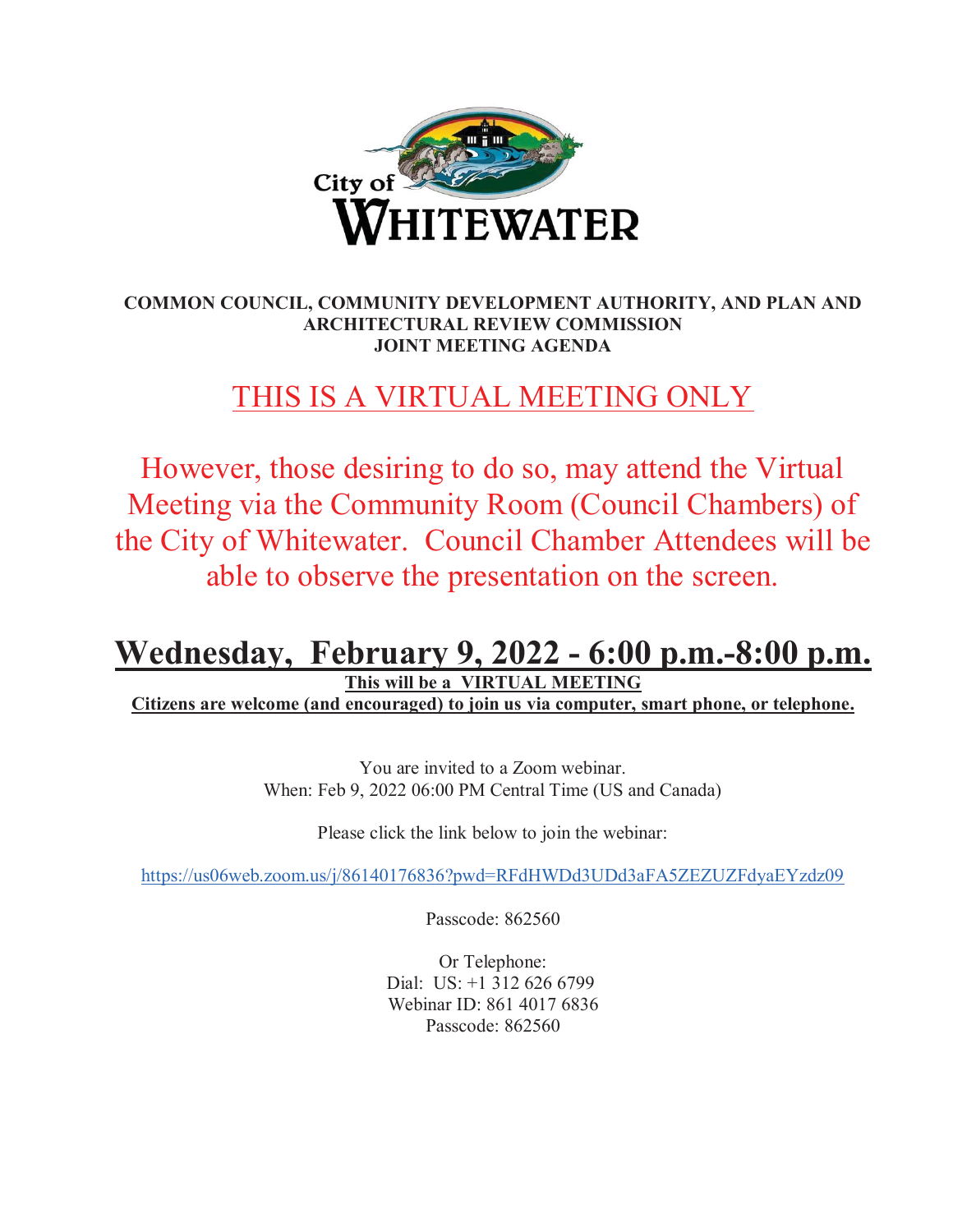**Please note that although every effort will be made to provide for virtual participation, unforeseen technical difficulties may prevent this, in which case the meeting may still proceed as long as there is a quorum.** 

# **I. CALL TO ORDER, ROLL CALL.**

# **II. VANDEWALLE ASSOCIATES PRESENTATION ON FEBRUARY, 2022 CITY OF WHITEWATER HOUSING REPORT.**

# **III. ADJOURNMENT.**

**Anyone requiring special arrangements is asked to call the Office of the City Manager / City Clerk at least 72 hours prior to the meeting. \*Items denoted with asterisks will be approved on the Consent Agenda unless any council member requests that it be removed for individual discussion.**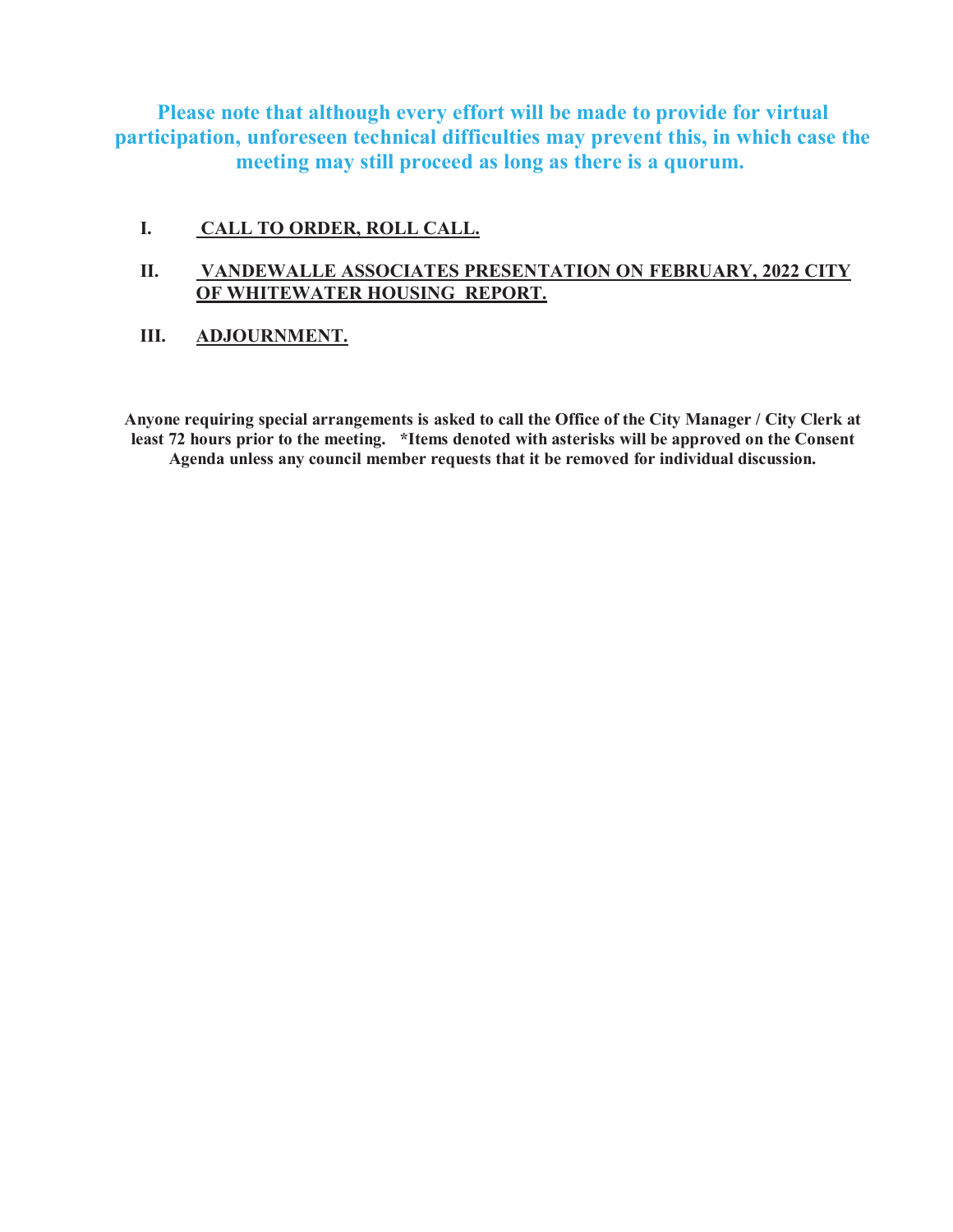



# **CITY OF WHITEWATER HOUSING REPORT**

February 2022

Prepared By:

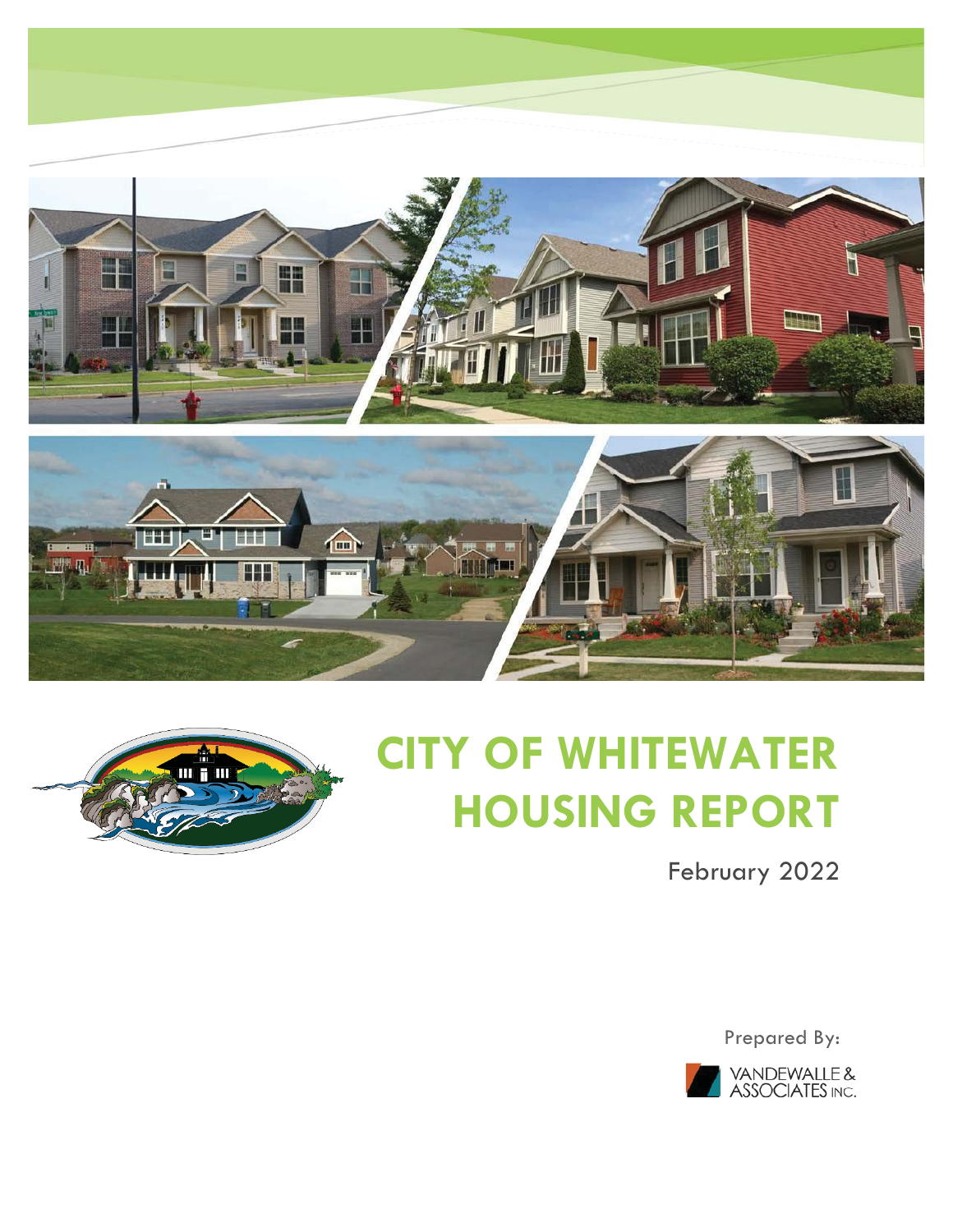# **Table of Contents**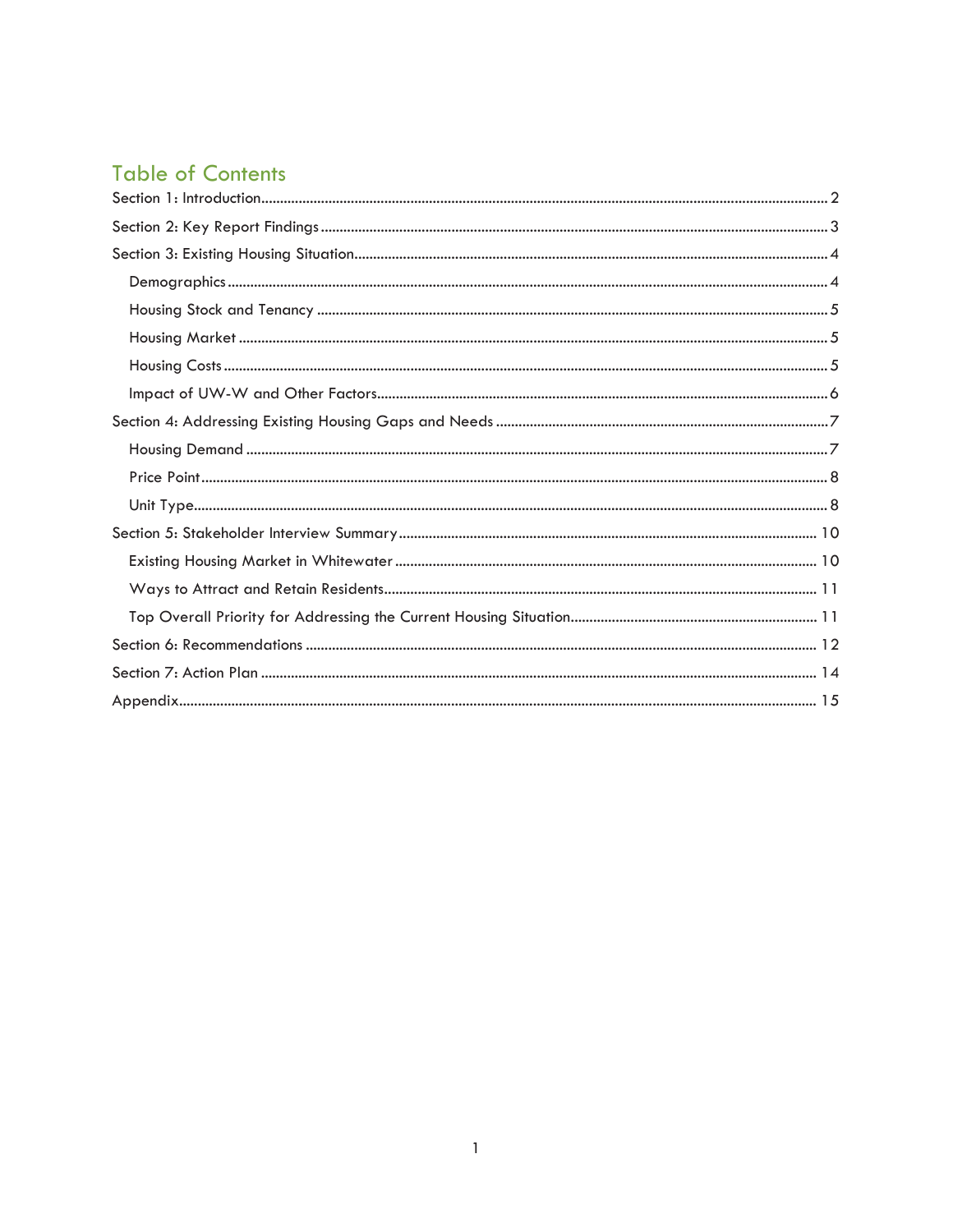# Section 1: Introduction

Like most of the region, state, and country, the City of Whitewater is experiencing challenges in meeting housing needs for its residents. A combination of factors, including dramatic fluctuations in economic and market conditions, personal preference and demographic shifts, and the global pandemic, have created a unique, challenging, and difficult housing situation for many small to mid-size communities.

The City of Whitewater's median household incomes (\$36,176) do not support the cost of new homes being constructed (\$259,050) or the available homes being sold in the market (\$240,650).

*Source: U.S. Census Bureau, 2015-2019 American Community Survey 5-Year Estimates, Realtor.com 2020-2021, and Joseph Douglas Home Builders, 2020.* 

The purpose of this report is to provide an understanding of the existing housing crisis, identify gaps and needs, and provide strategies to address them, with a focus on market rate and owner-occupied housing. The report combines in-depth data analysis, local stakeholder insight, and best practices to identify recommended opportunities for the city to help reverse trends, increase housing units, and provide opportunities for all residents to live in the community.

This report was developed for the city in 2021-2022, with assistance from Vandewalle & Associates. It builds on existing reports, plans, documents, and data analysis already completed to provide an updated picture of the existing housing situation in the community.

Beyond quantitative analysis, development of this report featured discussions with city staff and local stakeholders who work in the market. Interviews with stakeholders were conducted on August 26, 2021.

Following completion of the final draft report, a summary presentation was provided to the City Plan & Architectural Review Commission and City Council in February 2022.

Vandewalle & Associates is a Wisconsin-based planning, economic development, and implementation firm. Working for both the private and public sectors, V&A has assisted communities throughout the state and across the Midwest in long-range planning, redevelopment, corridor and neighborhood planning, and neighborhood design for more than 40 years. This includes assisting Whitewater with its Comprehensive Plan updates, neighborhood planning, public input events, ordinance amendments, day-to-day planning, and its state-mandated Housing Affordability Report.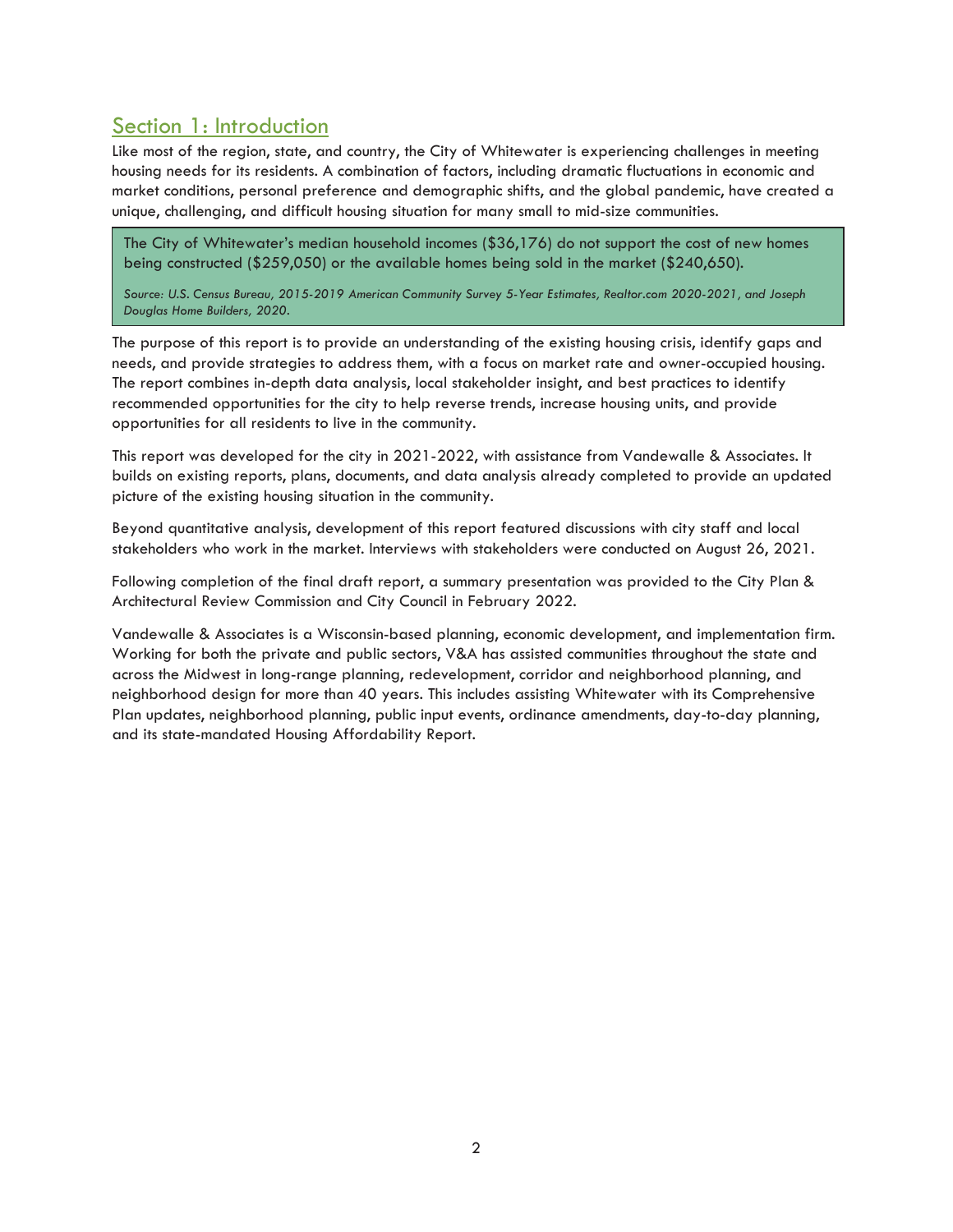# Section 2: Key Report Findings

| <b>Issues</b>                                                                                              |
|------------------------------------------------------------------------------------------------------------|
| On average, only seven new, single-family homes have been constructed per year in the past decade.         |
| The older population in the City is increasing, and more than half of owner-occupied units are headed by   |
| someone over 55 years old.                                                                                 |
| 35% of all housing units are occupied by a single person.                                                  |
| There is aging housing stock, with a lack of turnover.                                                     |
| There are low vacancy rates for owner-occupied units and a low existing, owner-occupied supply.            |
| The median price for homes sold has increased by 17% over the past two years.                              |
| There is enrollment decline in the Whitewater Unified School District and the University of Wisconsin-     |
| Whitewater.                                                                                                |
| Building material prices have continued to rise post-Great Recession.                                      |
| Zoning options to accommodate diverse new housing types are lacking (i.e. higher density, zero lots lines, |
| $\blacksquare$                                                                                             |

and infill). A shortage of developers exists in Jefferson and Walworth counties following the Great Recession.

Better municipal partnerships with developers are needed (i.e. municipal incentives).

There is a shortage of missing middle housing (1-4 unit) for key demographics.

#### **What is missing middle housing?**

A concept that highlights a time-proven way to provide more housing and more housing choices in sustainable, walkable places. These building types, such as duplexes, fourplexes, cottage courts, and courtyard buildings, provide diverse housing options and support locally-serving retail and public transportation options. Typically referred to as "missing", these building types, whether owner- or renteroccupied, sit in the middle of a spectrum between large-lot detached single-family homes and highdensity apartment buildings. Overall, housing types within this range provide opportunities to meet people's needs throughout their life whether they are just starting out, having a family, downsizing, or aging.

*Source: Missing Middle Housing: Thinking big and Building Small to Respond to Today's Housing Crisis. Daniel Parolek.* 

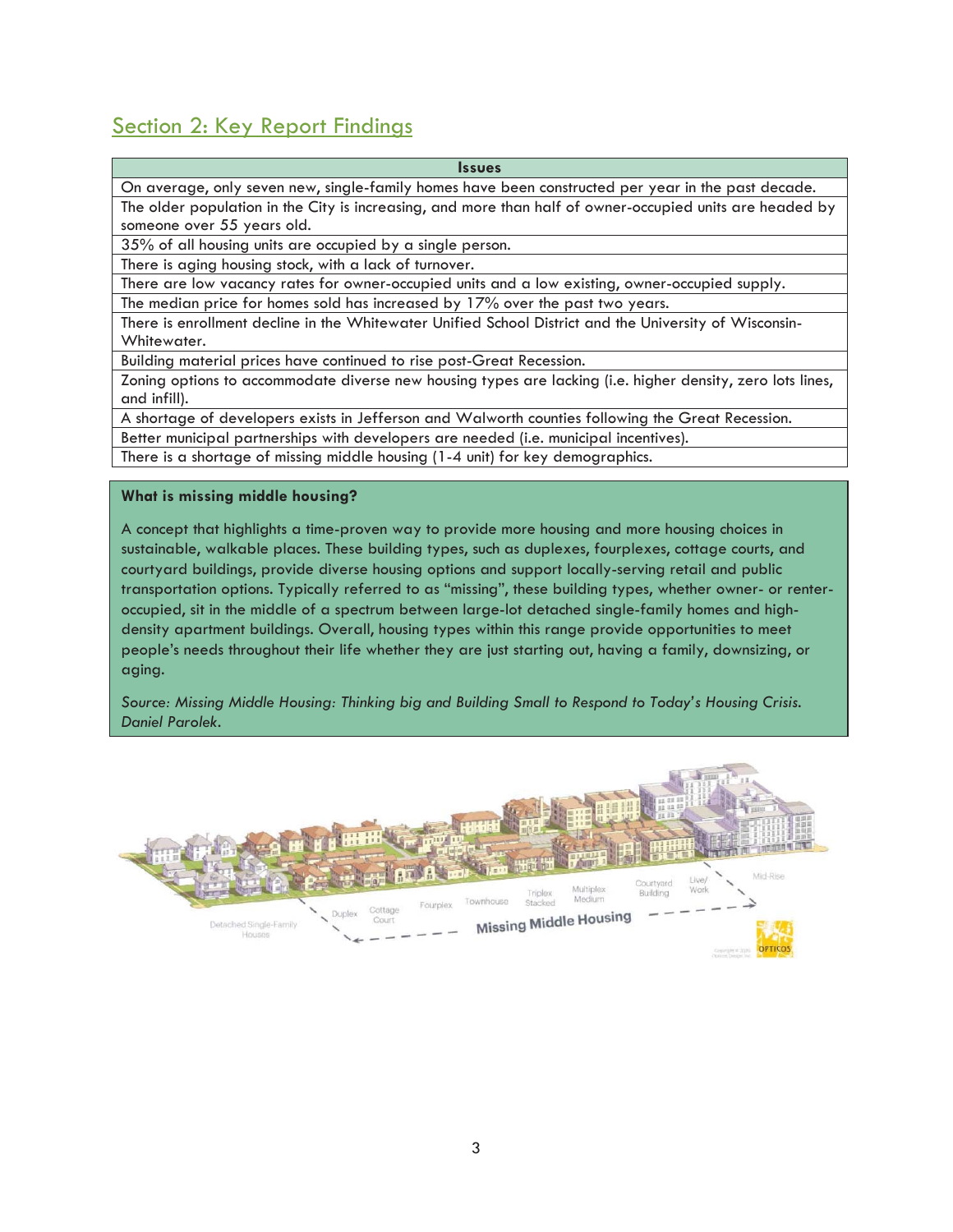Whitewater has experienced population growth over the past decade (4.5%).

There are existing Tax Incremental Financing Districts and a recently created Affordable Housing Fund. Some existing, affordable housing stock is available.

Nearly half of the City's households can afford a monthly housing cost of \$1,250 or more, which is 30% of a \$50,000 annual income.

There have been several new business openings and local business expansions in the past five years.

Projected demand exists for between 200-340 new housing units over the next decade to accommodate projected population growth.

There is additional demand for houses that cost between \$200,000-\$299,999.

New housing units have positive ripple effects on many other challenges faced by the city.

New county, state, and federal funding sources are available.

Model zoning ordinance revisions are available to accommodate diverse housing types.

Tools and methods are available to the city to attract new developers and builders.

# Section 3: Existing Housing Situation

Whitewater, as an independent city with a University of Wisconsin campus, is a unique community with a variety of housing challenges. While its existing housing market may be similar to those of others in Jefferson and Walworth counties, the University of Wisconsin Whitewater (UW-W) significantly impacts the community's population, housing, and economic climate. Below is a summary of the City's existing housing situation.

# **Demographics**

As of 2020, Whitewater had 14,889 residents, a 3.5% increase since 2010. However, the number of total housing units has not kept pace with population, having only increased by 2% over the past decade.

2010-2020 Н 목돈 Average of 7 new singlefamily homes were constructed

In the previous decades of both 1990-2000 and 2000-2010, the population in the city increased at slightly higher rates (6.3% and 7.1%), while the total number of housing units increased at a considerably higher rate (13% and 23%).

each year in Whitewater.

The City also has a unique age demographic breakdown due to the presence of UW-W. As of 2019, the largest segment of the population fell between 18 and 24 years old, comprising 58% of the population. This age group can be used to estimate the student population. UW-W enrollment trends are discussed later in this report.

Of the remaining population under 18 years old and age 25 or older (assumed to be the permanent population), 34% were 55 or older. This figure has increased from 27% in 2000. Additionally, in 2019, 54% of owner-occupied housing units in the City were headed by a person 55 years or older, a higher percentage than comparable communities in Delavan, Fort Atkinson, Jefferson, and East Troy. In combination, much of the city's "permanent" population is aging.

|                | <b>Percentage of Owner-Occupied Housing Units</b><br><b>Headed by Someone 55 Years or Older</b> |
|----------------|-------------------------------------------------------------------------------------------------|
| Whitewater     | 54%                                                                                             |
| <b>Delavan</b> | 49%                                                                                             |
| Fort Atkinson  | 51%                                                                                             |
| Jefferson      | 45%                                                                                             |
| East Troy      | 41%                                                                                             |

|  |  |  |  |  |  | Figure 1.1 Age of Head of Household, Owner-Occupied, 2019 |  |
|--|--|--|--|--|--|-----------------------------------------------------------|--|
|--|--|--|--|--|--|-----------------------------------------------------------|--|

*Source: U.S. Census Bureau, 2015-2019 American Community Survey 5-Year Estimates.*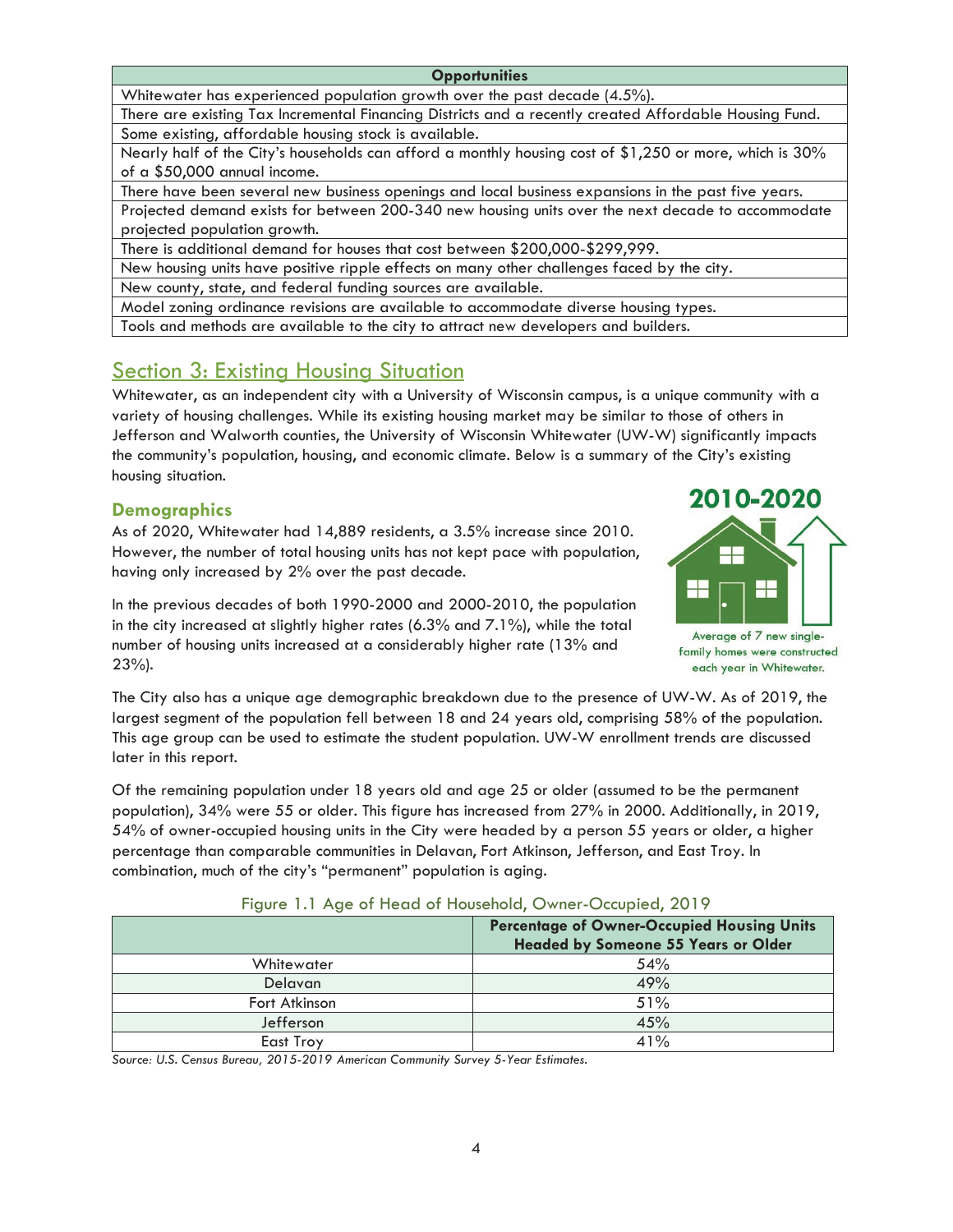An additional factor that impacts housing is the percentage of single-person households. A high rate of single-person households requires a higher number of total housing units, as fewer people are living within a single housing unit. Single person occupied households make up 35% of all households in the City. A much higher percentage than that of a non-university community.

# **Housing Stock and Tenancy**

Another key to understanding the City's existing housing situation is housing tenancy. Only 30% of the City's housing stock is owner-occupied, a rate which has continued to decrease for the past 20 years. Overall, that percentage is the opposite trend of most other comparable communities, both Jefferson and Walworth County, and the state as-a-whole, which have well over 50% owner-occupied housing units.

Further, there is a lack of housing turnover in owner-occupied housing units. 30% of homeowners have not moved in more than 20 and 18% haven't moved in more than 30 years. Overall, people who own a home in a community tend to live in those housing units longer, meaning Whitewater has a much higher percentage of residents who move on a more frequent basis. Additionally, this further limits the supply of the city's already limited owner-occupied housing stock.

The city's housing stock is also aging. As of 2019, more than 40% of the existing housing units in Whitewater were built prior to 1970. The result is only 10% of the homes listed for sale over the past three years in the city are classified as a Class A property. Class rankings for properties are based on desirability, age, and quality.

Class A means extremely desirable and less than 15 years old. Class B homes have some deferred maintenance and are 15 years or older. Class C is the least desirable, requiring significant reinvestment and are at least 25 years or older. Approximately 90% of homes for sale in the past three years were Class B or C. This means that buyers looking for Class A property may not be able to find a suitable home in Whitewater.

# **Housing Market**

Whitewater has always had a relatively high percentage of vacant housing units due to the number of renter-occupied units and consistent turnover. As of 2019, the city had 11% vacant housing units, but for owner-occupied housing units that rate was only 1%. This is a consistent pattern for more than a decade. This indicates a very high market demand for owner-occupied housing that has not been met for the past decade.

In addition, home prices are exceeding list prices, and homes are selling faster. Nearly every month between July of 2020 and July of 2021, the average sold price of a home in the city exceeded the average list price. In 2018 through 2019, that trend was only experienced during the peak (summer) selling times of the year. From July 2018 to July 2021, the city's average sold price increased by 17%.

Additionally, between June of 2020 and July of 2021, homes listed for sale in Whitewater have lasted an average of 60 days on the market. In comparison, between the summer of 2018 and the summer of 2020, homes averaged 85 days on the market.

According to the Jefferson County Housing Report (2021), Whitewater had 1.79 months of housing available in 2020. A six-month supply is considered optimal in a balanced market. Additionally, the housing absorption rate in 2020 was 55.8%, well above a balanced market rate of 20%. The absorption rate compares the number of homes sold in a given time period to the total number of homes on the market. Overall, there figures indicate that there is high demand that is not being met by current supply.

# **Housing Costs**

The median value of an owner-occupied home in Whitewater was \$168,700 in 2019 (according to the U.S. Census American Community Survey) - lower than the median for Jefferson County, Walworth County,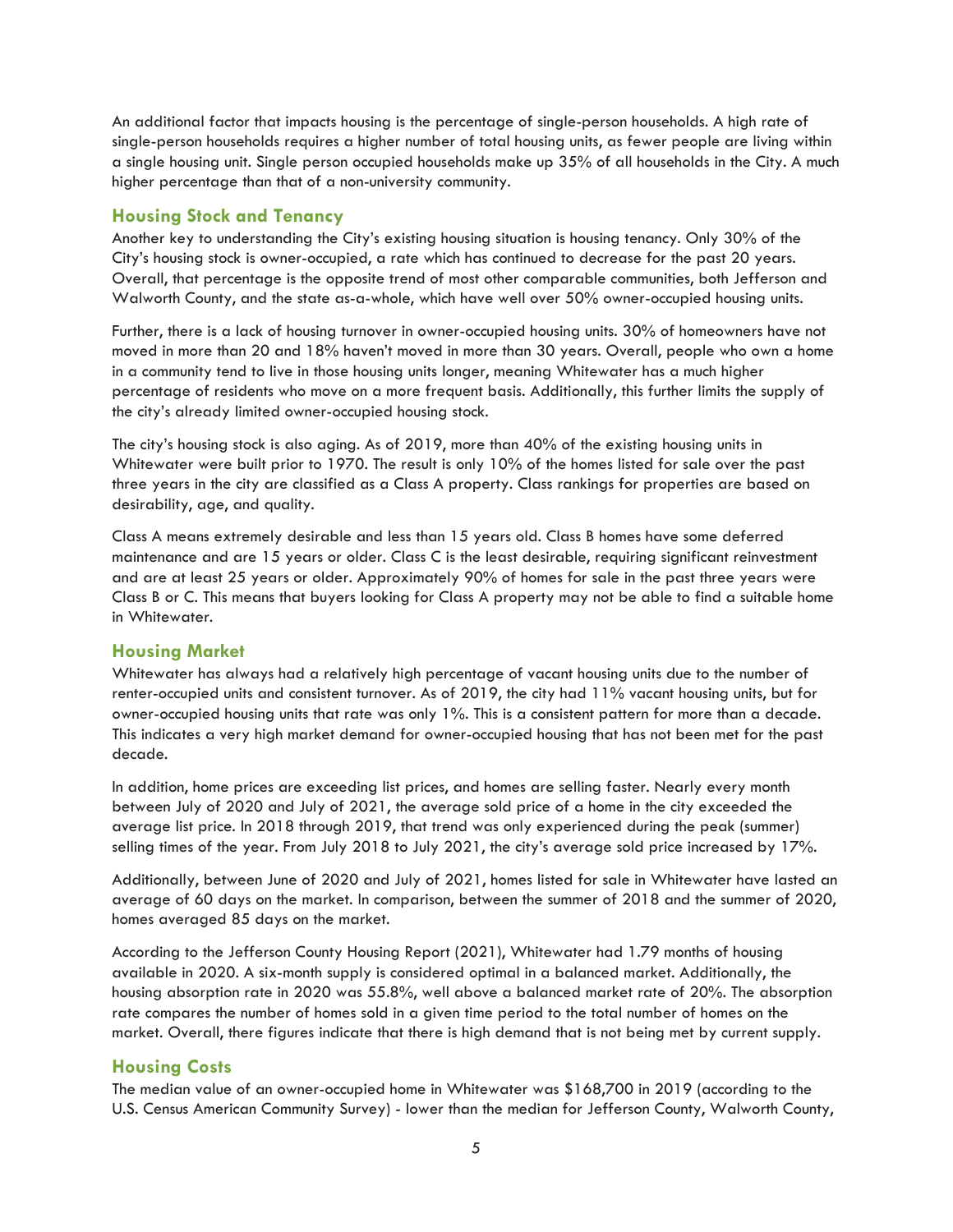and the state overall. Partially due to the lack of new owner-occupied housing construction and an aging housing stock, that value has remained virtually unchanged over the past decade.

Despite lower median values as compared to surrounding communities, demand for homes in Whitewater has grown, as indicated by recent sale prices. The average price for a home sold in Whitewater between July 2020- July 2021 was \$240,650 (according to Realtor.com data), or about 30% higher than the median owner-occupied home value in 2019, indicating a clear mismatch between price of homes being sold and home values.

Additionally, in 2019, the median cost of rent was \$774 per month and the median cost of owneroccupied housing units with a mortgage was \$1,440. As shown below, about 43% of Whitewater households can afford a monthly housing cost of \$1,250 or more based on annual income and 30% utilized for housing costs. This plays a role in housing demand and price point which are both further explored later in this report.

| <b>Annual Household Income</b> | <b>Number of Households</b> | <b>Affordable Monthly Housing</b><br>$Cost*$ |
|--------------------------------|-----------------------------|----------------------------------------------|
| Less than \$24,999             | 696, ا                      | $$625$ or less                               |
| \$25,000 to \$49,999           | 1.176                       | \$625 to \$1,250                             |
| \$50,000 to \$74,999           | 871                         | \$1,250 to \$1,875                           |
| \$75,000 to \$99,999           | 731                         | \$1,875 to \$2,500                           |
| \$100,000 or more              | 562                         | \$2,500 or more                              |

# Figure 1.2 Affordable Monthly Housing Costs, City of Whitewater, 2019

*Source: U.S. Census Bureau, 2015-2019 American Community Survey 5-Year Estimates.* 

*\*Assumed 30% of annual income used for housing costs.* 

In 2019, the city's median household income was \$36,176 and per capita income was \$17,542. Both figures are much lower than the state and county's average due to the large student population in Whitewater. In terms of city residents outside of the traditional college age (18-24), the median household income for people aged 25 to 44 was \$55,075 and those age 45 to 64 was \$67,902. These figures for households age 25 and older are very similar to Jefferson and Walworth counties median household incomes.

As of 2017, 48% of the city's households were cost burdened, meaning they spend greater than 30% of their average income on housing related costs and a much higher total than both Jefferson and Walworth counties and Wisconsin overall. This indicates that many residents in Whitewater are struggling to pay their rent or mortgage and are forced to make choices related to other expenses in order to afford their monthly housing costs.

# **Impact of UW-W and Other Factors**

A large component of the city's housing situation is impacted by the University of Wisconsin-Whitewater. Overall, UW-W enrollment in both undergraduate and graduate programs for degree-seeking students has been declining since 2016 (10%). This has been particularly felt in the enrollment of new freshman, which has declined by 26% between 2016-2020. Additionally, the number of people living in the dorms has also declined by 17% since 2017.

Of the 9,165 degree-seeking students enrolled in 2020 in undergraduate degrees, 66% lived off-campus or commuted, while only 34% lived in college-owned, operated, or affiliated housing. However, 2020 was potentially an anomaly due to the impacts of COVID-19. In 2019, 59% of undergrads lived off-campus or commuted, while 41% lived in college-owned, operated, or affiliated housing. Both the decline in the number of students enrolled and the rates of living off-campus verses on-campus significantly impacts the number of available housing units for non-student residents and the city's housing market as-a-whole.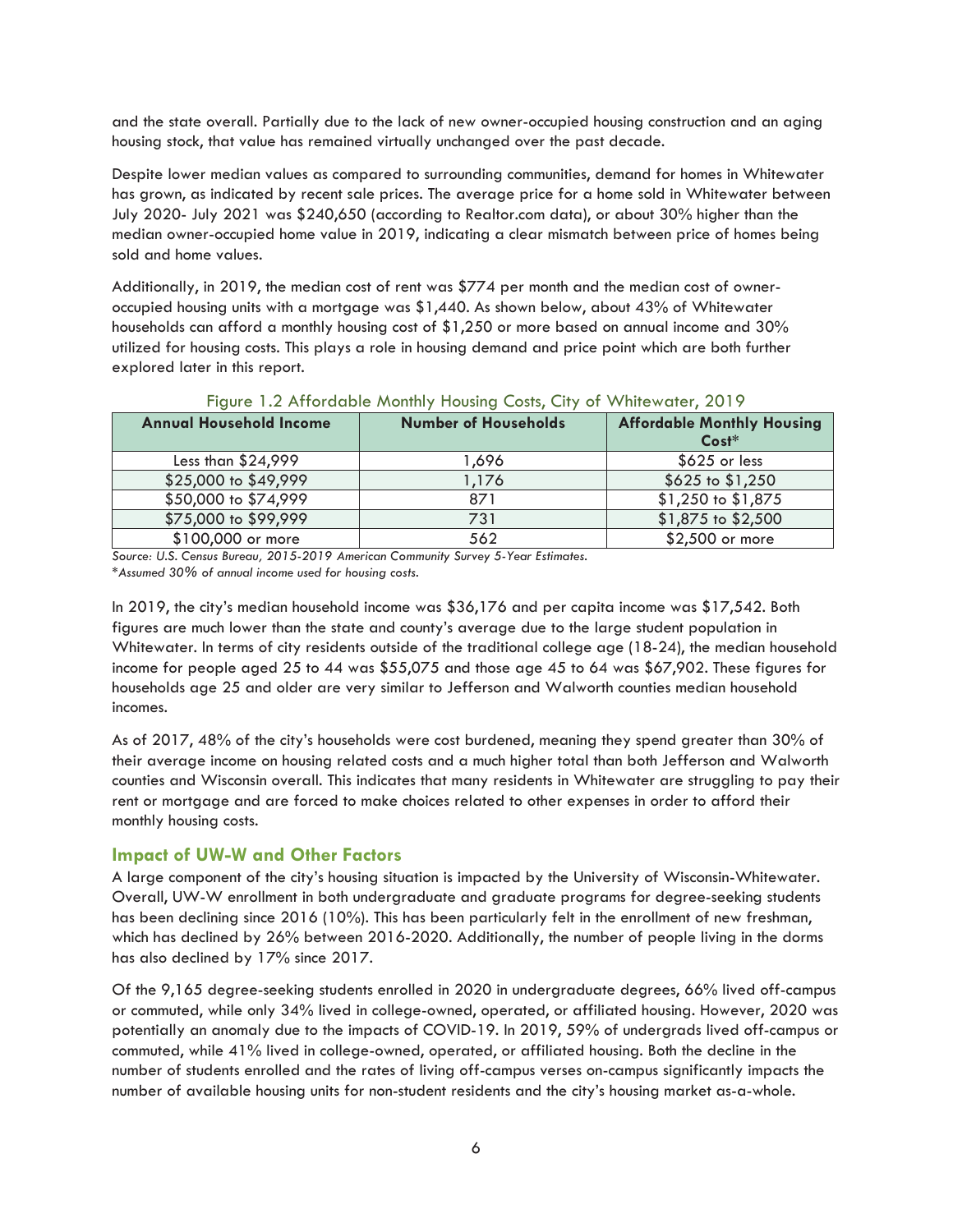|                                       | <b>Undergrads Living Off-</b><br><b>Campus</b> | <b>Undergrads Living On-</b><br><b>Campus</b> |
|---------------------------------------|------------------------------------------------|-----------------------------------------------|
| University of Wisconsin-Whitewater*   | 66%                                            | 34%                                           |
| University of Wisconsin-River Falls   | 68%                                            | 32%                                           |
| University of Wisconsin-Stevens Point | 72%                                            | 28%                                           |
| University of Wisconsin-Platteville*  | 63%                                            | 37%                                           |

*\*Source: University of Wisconsin-Whitewater and University of Wisconsin-Platteville* 

*Source: U.S. News World Report, 2021* 

In part due to the lack of new housing units created over the past decade and the increase in population greater than 55 years or older, the Whitewater Unified School District's enrollment decreased by 9% in the last decade. The largest enrollment declines occurred at the elementary school level.

The city also has a large number of commuters. Only 23% of the people employed in Whitewater live in the City. By comparison, both Jefferson and Walworth counties are over 40%. Additionally, Whitewater's labor force as was estimated to be 8,701 in 2018 (*Source: 2018 WEDC Community Profile, Whitewater*).

Since 2016, 12 new businesses have opened in Whitewater, with several more expected this year, and many different, local employers have expanded in recent years. One of note is Generac, that announced in the summer of 2021 that it will be creating at least 400 new jobs over the next five years in its Waukesha, Oshkosh, Jefferson, Eagle, Whitewater, and Berlin locations. This means new jobs created in the community are potentially being filled by people outside of Whitewater.

# Section 4: Addressing Existing Housing Gaps and Needs

# **Housing Demand**

In order to understand future housing needs, population projections were prepared based on past growth trends the city has experienced and Wisconsin Department of Administration projections. As shown in Appendix A, the city could grow by anywhere from 7%-29% by 2040. That translates to an increase of between 1,000-4,000 new residents.

The preferred population projection for this report was the linear growth rate based on population changes between 1990-2020 because it represents both the largest sample size and accounts for both pre- and post-Recession. Based on this methodology, the city's population is projected to be 15,640 in 2030, or 751 new residents at approximately the rate of 75 new residents per year. In 2040, the population is projected to increase to 16,016 or 1,502 new residents.

While UW-W enrollment has decreased over the past five years, this trend is not reflective of historical university enrollment which has steadily remained consistent between 1990 and 2010. Due to these differences, it is assumed that enrollment will remain somewhere around 11,000 over the next 10 years. Additionally, due to the anomaly in 2020 caused by the pandemic and its impact on the University's inperson attendees, the WisDOA population estimate for 2021 (14,133) was not used in the city's overall population projections.

If UW-W enrollment stays relatively the same over the next 10 years, then the proportion of permanent residents will increase as the city's total population grows. New housing units will be needed to accommodate the increase in population. In 2019, approximately 6,157 people, or 42% of the city's population, was estimated to be under 18 years old or 25 years old or older. This is assumed to be the "permanent" resident population.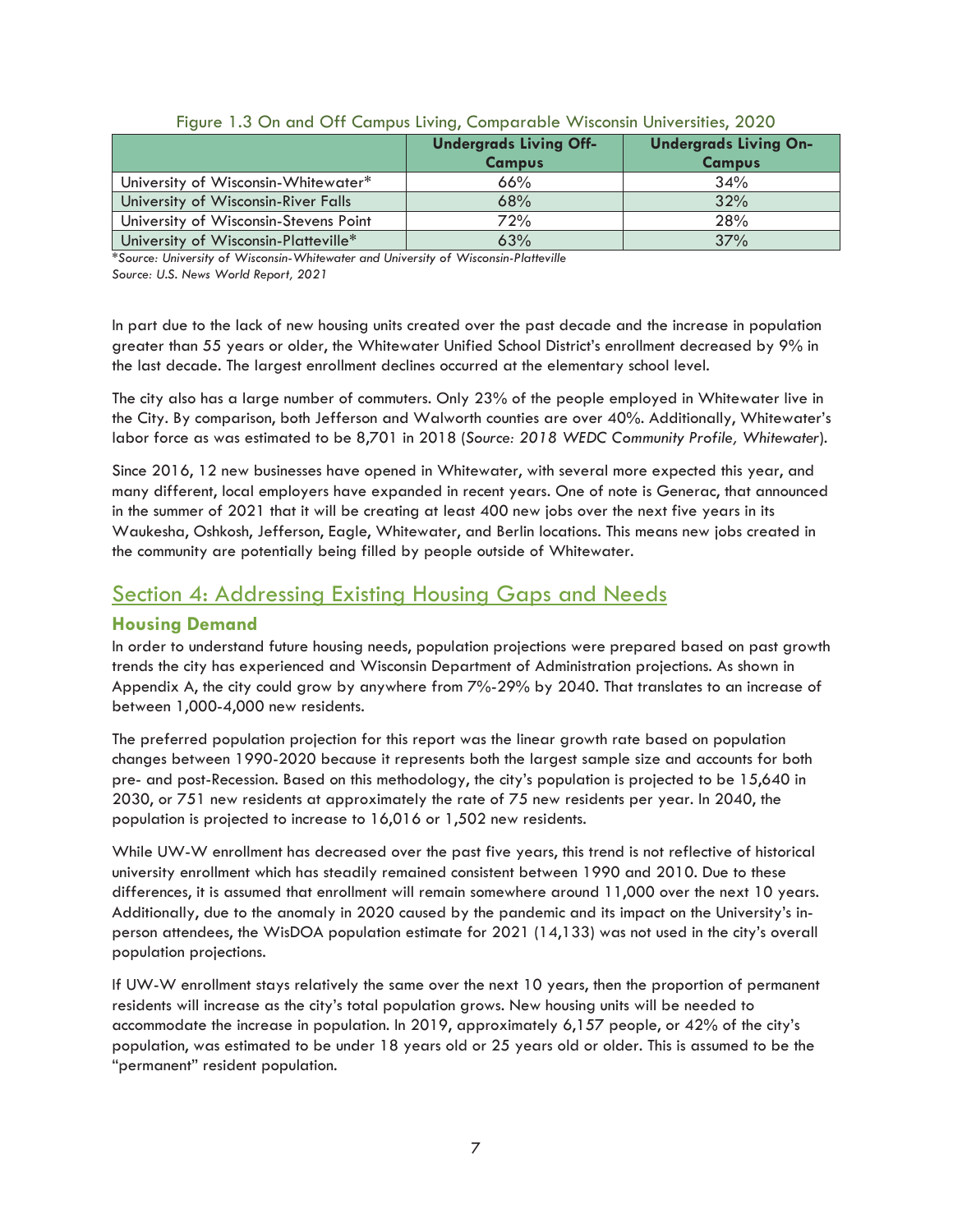Another factor in the number of new housing units needed is average household size. The average household size in Whitewater varies greatly by whether the dwelling unit is renter-occupied (2.20 persons per household) or owner-occupied (2.58 persons per household). Based on these average household sizes continuing into 2040, the number of new housing units needed were calculated based on the projected population increase and type of new units (owner verses renter).

|                                    | In the Year 2030         | In the Year 2040 |  |
|------------------------------------|--------------------------|------------------|--|
|                                    | <b>New Residents</b>     |                  |  |
| <b>Projected Population</b>        | 15,640                   | 16,391           |  |
| Projected Population Increase      | 751                      | 1,502            |  |
|                                    | <b>New Housing Units</b> |                  |  |
| All Rental Units*                  | 341                      | 683              |  |
| All Owner Units*                   | 291                      | 582              |  |
| 50% Renter Units, 50% Owner Units* | 316                      | 632              |  |
| 25% Renter Units, 75% Owner Units* | 194                      | 389              |  |

|  |  |  | Figure 1.4: Housing Unit Projections |
|--|--|--|--------------------------------------|
|--|--|--|--------------------------------------|

*\*Assumed the 2019 average household size for owner-occupied (2.58) and renter-occupied (2.20) per the U.S. Census Bureau, 2015- 2019 American Community Survey 5-Year Estimates.* 

No matter what type of housing units are constructed over the next decade, the city will need between 200-340 new units to meet the projected population demand by 2030. The form, type, occupancy, and diversity of these units will be influenced by policy decisions, market factors, developers, and builders.

# **Price Point**

Based on data from the U.S. Department of Housing and Urban Development (HUD), the 2021 median family income in Walworth County was \$78,700 and in Jefferson County it was \$78,800. Based on these figures, a home priced at \$236,100-\$236,400 would be considered affordable for a household earning 100% of median income for the area. At 80% of area median income, a home priced at \$188,850- \$189,150 would be considered affordable for a household of four.

Of the 1,462 owner-occupied housing units in the City in 2019, approximately 18% of those units are valued between \$200,000 and \$299,999. This means that there may be additional demand for this price range of housing in the city that is currently being unmet.

|                | <b>Percentage of Owner-Occupied Housing Units</b><br>Valued Between \$200,000-\$299,999 |
|----------------|-----------------------------------------------------------------------------------------|
| Whitewater     | 18%                                                                                     |
| <b>Delavan</b> | 13%                                                                                     |
| Fort Atkinson  | 23%                                                                                     |
| Jefferson      | 24%                                                                                     |
| East Troy      | 41%                                                                                     |

Figure 1.5 Owner-Occupied Housing Unit Value Between \$200,000-\$299,999, 2019

*Source: U.S. Census Bureau, 2015-2019 American Community Survey 5-Year Estimates.* 

# **Unit Type**

About 43% of all housing units in the city in 2019 were single-family (detached or attached), only 9% were two-unit structures, and only 6% were 3-4 unit structures. These unit types present the most possibility for the city, in terms of new housing unit types that could help meet the existing demand. Whether owner or renter-occupied, single-family attached, single-family detached, two-family, and small-scale multifamily housing units (1-4 units) offer opportunities for young professionals just starting out their careers, young families looking for starter homes, and older residents looking to downsize or reduce their overall maintenance costs and demands. As shown below, different housing unit types accommodate a wide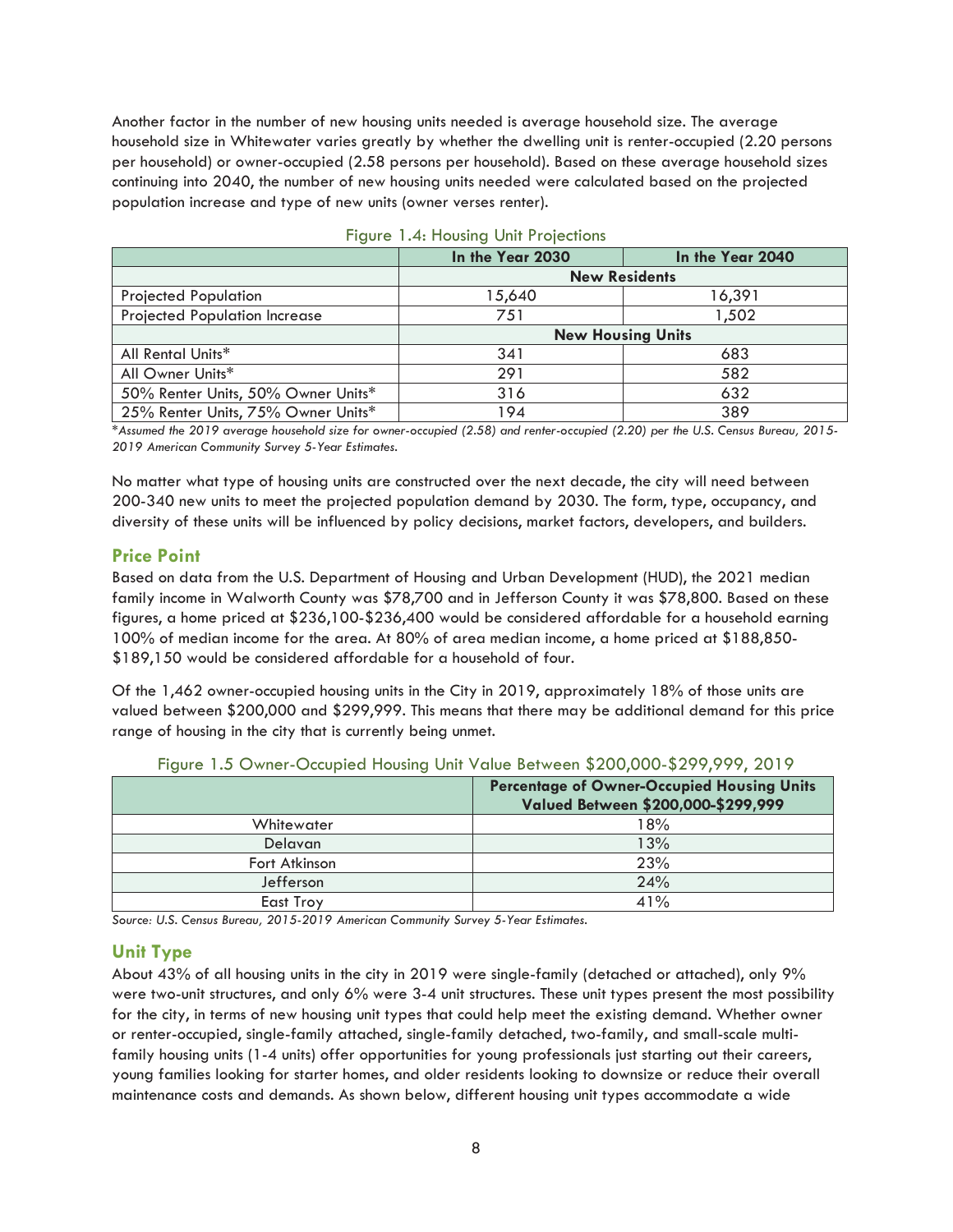variety of persons per household, meaning that increasing unit diversity can help fill existing gaps in the housing stock and meet the needs of different household types.

| <b>Housing Option</b>   | <b>Persons Per Household</b> |  |  |  |
|-------------------------|------------------------------|--|--|--|
|                         |                              |  |  |  |
| Efficiency*             |                              |  |  |  |
| One Bedroom*            |                              |  |  |  |
| Two Bedroom*            |                              |  |  |  |
| Three+ Bedrooms*        |                              |  |  |  |
| Townhome/Duplex*        |                              |  |  |  |
| Single-Family Detached* |                              |  |  |  |

#### Figure 1.6 Housing Unit Types and Persons Per Household

*\*Could be owner or renter occupied units.* 

Another way that the city could accommodate the types of new housing units needed is through providing opportunities for new types of housing. While the construction of a new single-family home is dependent on outside market forces, the cost of land and infrastructure can be influenced by the city's policies. This could make a significant difference in lowering price points of new units. A way to do this is through a smaller lot, single-family development and/or small, multi-family units that increase development density. This spreads land and infrastructure costs over a greater number of units, reducing the individual cost per unit. For example, single-family lots that are 60 feet wide have roughly 40% lower development costs verses 100 foot-wide lots (*Source: The Municipality, Wisconsin League of Municipalities, October 2021*).

|  |  |  |  |  | Figure 1.7 Housing Unit Densities Comparison |
|--|--|--|--|--|----------------------------------------------|
|--|--|--|--|--|----------------------------------------------|

| <b>Zoning District</b>        | <b>Minimum Lot Area Per Unit</b> | <b>Potential Units Per Net Acre</b> |
|-------------------------------|----------------------------------|-------------------------------------|
| $R-1$ *                       | 10,000 square feet               |                                     |
| $R - 2^*$                     | 8,000 square feet                |                                     |
| New Small Lot Single-Family** | 6,000 square feet                |                                     |
| New 2-4 Unit Townhome         | 3,600 square feet                |                                     |

*\*City of Whitewater's existing Zoning Ordinance standards.* 

*\*\*Example Zoning Ordinance standards adopted in the City of Jefferson and Fort Atkinson.* 

Finally, it is important to consider the impact that one new housing unit in the community can have. A ripple effect occurs each time a new unit is added to the city's housing supply. As shown below, the potential benefits from new housing units in Whitewater can directly affect many other existing challenges the city faces.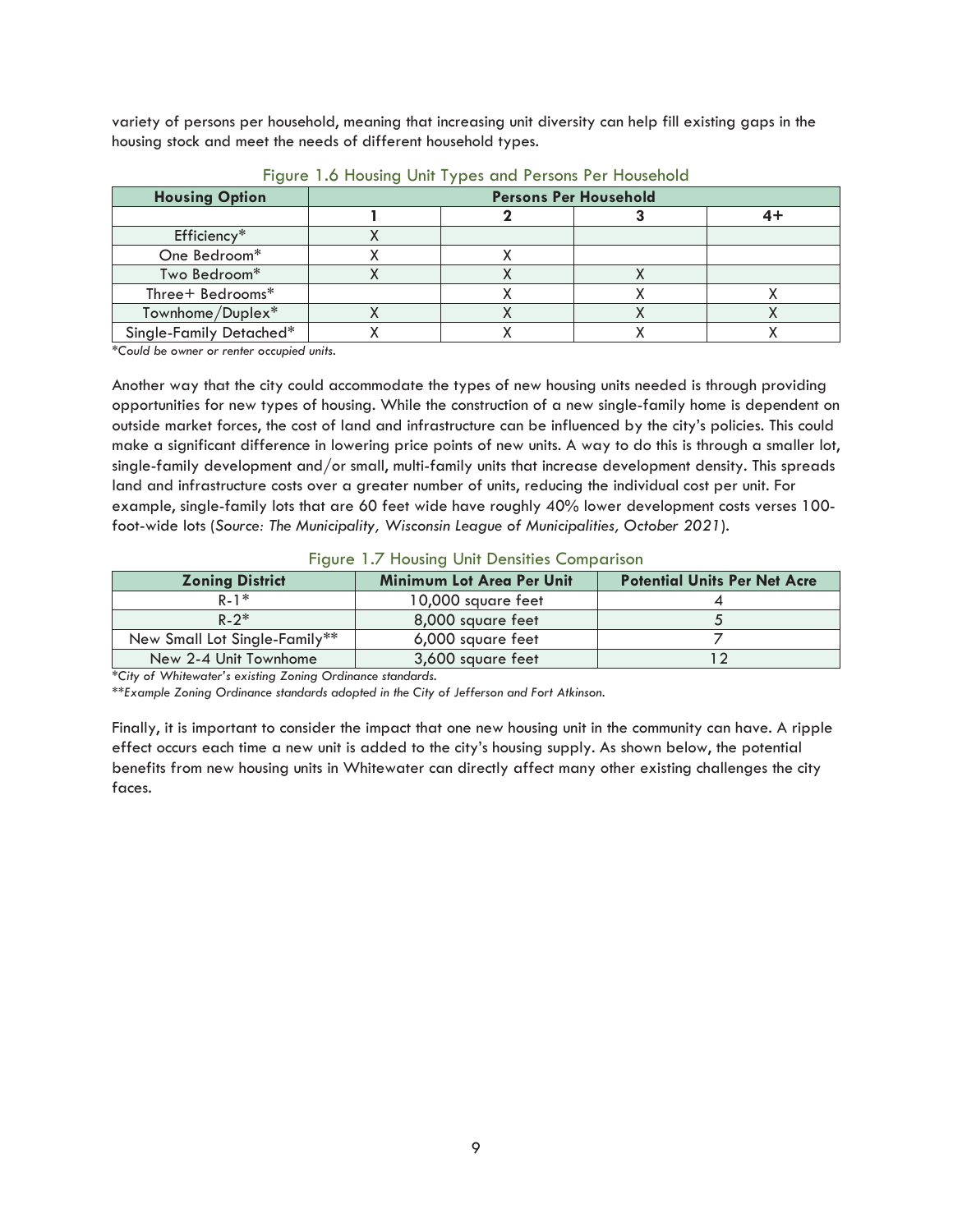

# Section 5: Stakeholder Interview Summary

On August 26, 2021, an interview session was held with local area realtors, city staff, and Chamber of Commerce representatives. The meeting was facilitated by Vandewalle & Associates, with the goal of gathering area-specific insight on the existing housing market and local issues/opportunities. Below is a summary of the discussion. Additional data provided by the local realtors at this meeting is also provided above and in the Appendix.

# **Existing Housing Market in Whitewater**

- x Many different groups of people are facing issues finding housing in the city that meets their needs, and this problem has persisted for more than a decade.
	- o People interested in a detached, single-family owner-occupied home in the city today are mostly first-time home buyers and people looking to downsize. Both are seeking opportunities for housing in the \$200,000-\$300,000 range, with it being nearly impossible to find anything under \$200,000.
	- o People interested in an owner-occupied alternative to a detached single-family home are people looking to downsize in a unit that requires less maintenance and provides an opportunity to age in place. They also include university staff.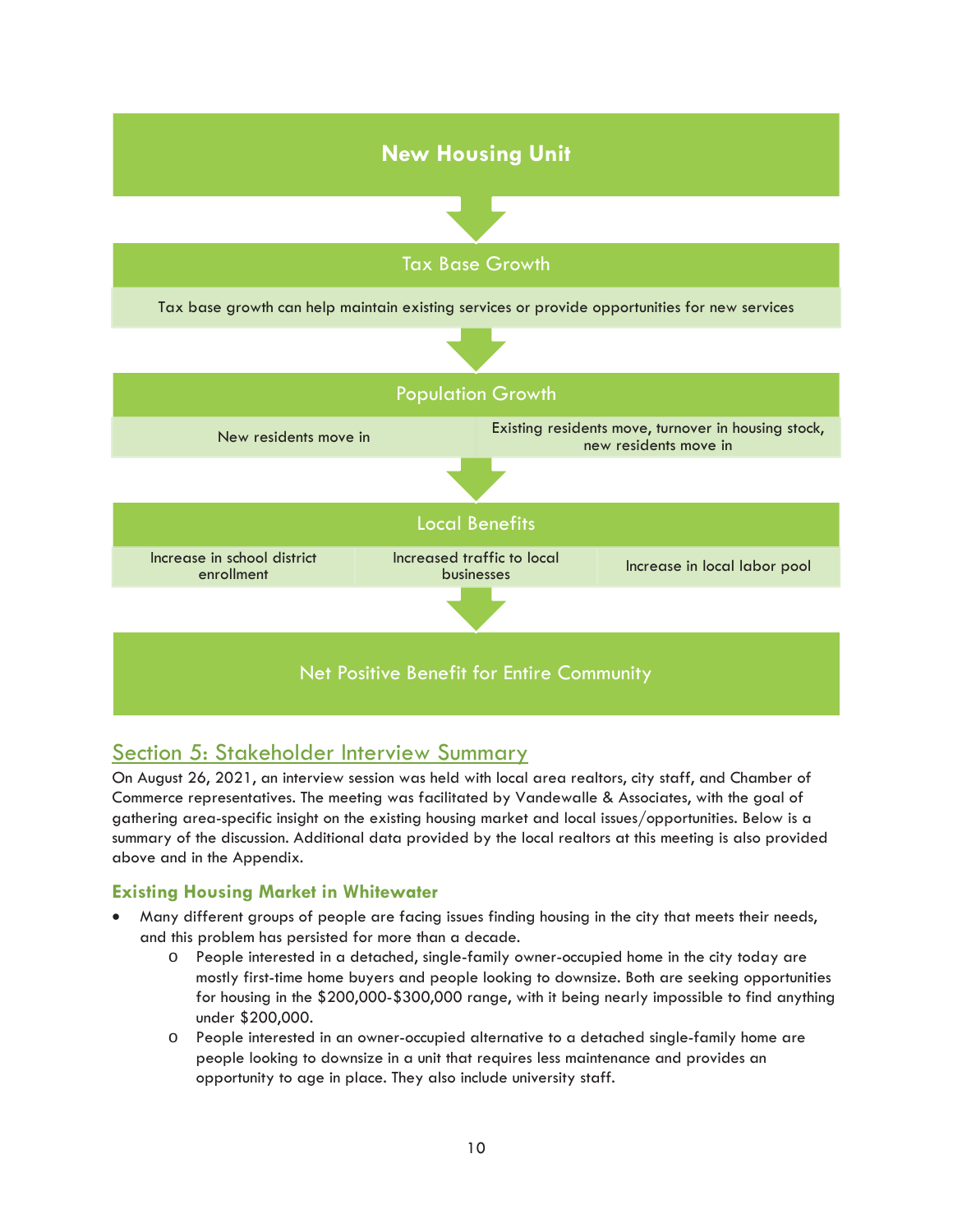- $\circ$  People interested in a rental-occupied home are mostly young professionals looking for a 1– 2-bedroom unit that is clean, quiet, affordable, and well-kept, not located within a predominantly college student rental area.
- Several attendees noted issues with the condition of the existing housing stock. Many noted instances where home buyers had to put significant investment into the unit for structural repairs to make it livable long-term. Most of the homes on the market today are Class B or C, meaning they need work.
- UW-W enrollment fluctuations have a significant impact on the housing market in the Whitewater. During peak times, there has been a lack of student housing, driving the student housing market to spread into established neighborhoods and impacting the community's supply of housing and housing stock condition. During decreased enrollment periods, this leaves opportunities for reestablishing neighborhoods; however, it is rare to find someone who will convert a two-flat back into a singlefamily home.
- The price of the rental units available today is oriented toward college students, where multiple roommates split the rent per room to drive down their costs. However, a family on one income has trouble paying those rents.
- One of the main reasons people are choosing other communities over Whitewater is because of the availability of the housing unit they desire and can obtain. This is not just an issue in Whitewater, but throughout the region. It is exasperated by the presence of UW-W.

# **Ways to Attract and Retain Residents**

- Several area groups are working together to improve the branding strategy for the city through the Community Branding Guide, which will provide a uniform message on future marketing efforts.
- People choose to live in Whitewater because of its rural components, natural resources, parks, arts and musical amenities, events, employment opportunities, and central location to Madison, Milwaukee, and Chicago.
- Addressing zoning barriers such as small lot sizes could accommodate new and alternative housing unit development (i.e. higher density, infill, and zero lot line).
- There is a need to provide opportunities for local workers to live in the community. Local employers keep expanding in the city, but those positions are being (largely) filled by people who live in other communities.
- More overall housing units, especially a diversity of unit types (condo, townhomes, professional rentals, etc.) benefits the city as-a-whole. Curbing the negative opposition to anything new that is proposed in the city, in particular related to multi-family housing, can help during the development review phases of the project.
- x Eliminating barriers such as long wait times for meetings, permit processes, committee meetings, etc.
- The city is committed to continuing to improve local amenities for residents including events, recreational facilities, redevelopment, etc.
- There are opportunities to further leverage the "urban" art, cultural, and recreational components offered at UW-W.

# **Top Overall Priority for Addressing the Current Housing Situation**

- Increase the supply of attached and detached single-family housing units in the community through new units and the rehabilitation of the existing aging housing stock.
- Develop an action plan for how to combat the existing housing issues.
- Leverage the available resources, tools, and incentives the city can offer and be a proactive partner to make new housing happen.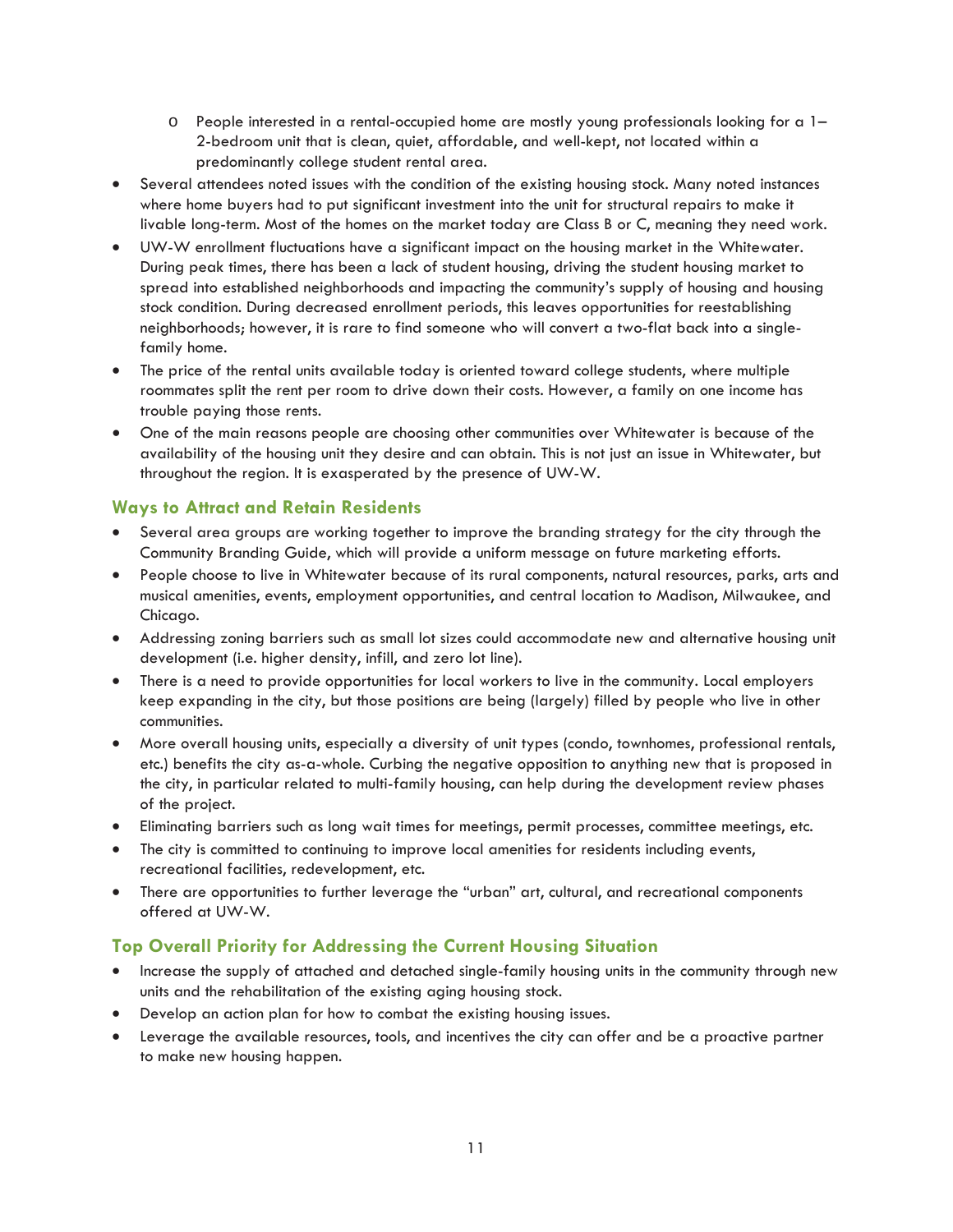# Section 6: Recommendations

- 1. **Allow smaller-lot single-family housing options by right in residential zoning districts.** The existing ordinance provides options between 8,000 - 10,000 square foot minimum lot sizes for single-family development. Either by modifying the existing zoning districts or establishing a new district, the city could further reduce these requirements to a minimum lot size of between 4,000 - 6,000 sf. It also provides flexibility for developers and the potential for new starter or down-sizing options for residents.
- 2. **Create and adopt new zoning districts or amend existing zoning districts to allow mixed-use development by right or by conditional use.** Allowing mixed-use development with a residential component within a zoning district could eliminate the need for a Planned Development (PD) in many instances where a developer pursues a mixed-use project. This could expedite the time and costs associated with mixed-use development.
- 3. **Utilize tax incremental financing (TIF) to help supplement some of the cost of new affordable housing in the community.** Utilize the special provision in tax increment financing law that allows the city to keep a tax increment financing district open for an extra year to support affordable housing and improve housing stock anywhere within the city. This approach has been utilized in Milwaukee, Madison, Appleton, La Crosse, Oregon, and other Wisconsin communities. In 2021, the city created an Affordable Housing Fund and, in the future, this should be leveraged to support affordable housing.
- 4. **Develop new and update existing Neighborhood Plans.** The City of Whitewater has several existing Neighborhood Plans dating back to the early 2000's. The market has dramatically changed in that time, and reevaluating and updating those plans may offer opportunities not previously considered. These plans should focus on encouraging diverse types of housing in the same neighborhood to provide developers with the ability to sell lots and units quicker, hitting multiple price points. It also helps address the need for diversifying the city's housing supply.
- 5. **Work with the University of Wisconsin-Whitewater (UW-W) to annually review data for enrollment and off-campus living percentages.** Continue to work with UW-W on future projections or planning related to changes in policies, campus planning, and trends in these figures.
- 6. **Permanently establish a Whitewater Housing Committee.** This could be done through partnering with the City's Community Development Authority, the Jefferson County Housing Authority, Walworth County Housing Authority, and other government entities, in addition to private sector partners. The development and establishment of a Housing Committee helps provide leadership on the topic and can drive initiatives on housing within the community.
- 7. **Set goals for the future that clearly define the number of housing units that need to be added to the community by a given year (i.e. 2030).** This is often done through an adopted policy by the City Council. Many communities throughout the state have started setting ambitious and clearly defined targets for needed housing units, which has helped set the stage for construction of new units.
- 8. **Encourage developers to leverage existing economic development tools and incentives.** Explore Opportunity Zones, Low-Income Housing Tax Credits, Historic Preservation Tax Credits, and other state and county programs directly related to housing and redevelopment. Developers should be aware of funding sources that can have a sizeable impact on their bottom lines.
- 9. **Allow In-Family Suites by-right in residential zoning districts.** This allows for the existing residential capacity of the city to be increased on the footprint of existing residential lots. In-Family Suites, or Granny Flats, are an opportunity for a family to accommodate an older adult such as a grandparent within the existing house. They are typically additions or remodeling to the existing home that provides a separate entryway, kitchenette, and bathroom with shared walls and access to the remainder of the home. This is a great opportunity to accommodate affordable housing for residents and/or their families in well-established neighborhoods outside of the student housing areas.
- 10. **Proactively work with landowners and pursue developer recruitment.** There are several developable greenfield areas either within the city's existing municipal boundary or adjacent to it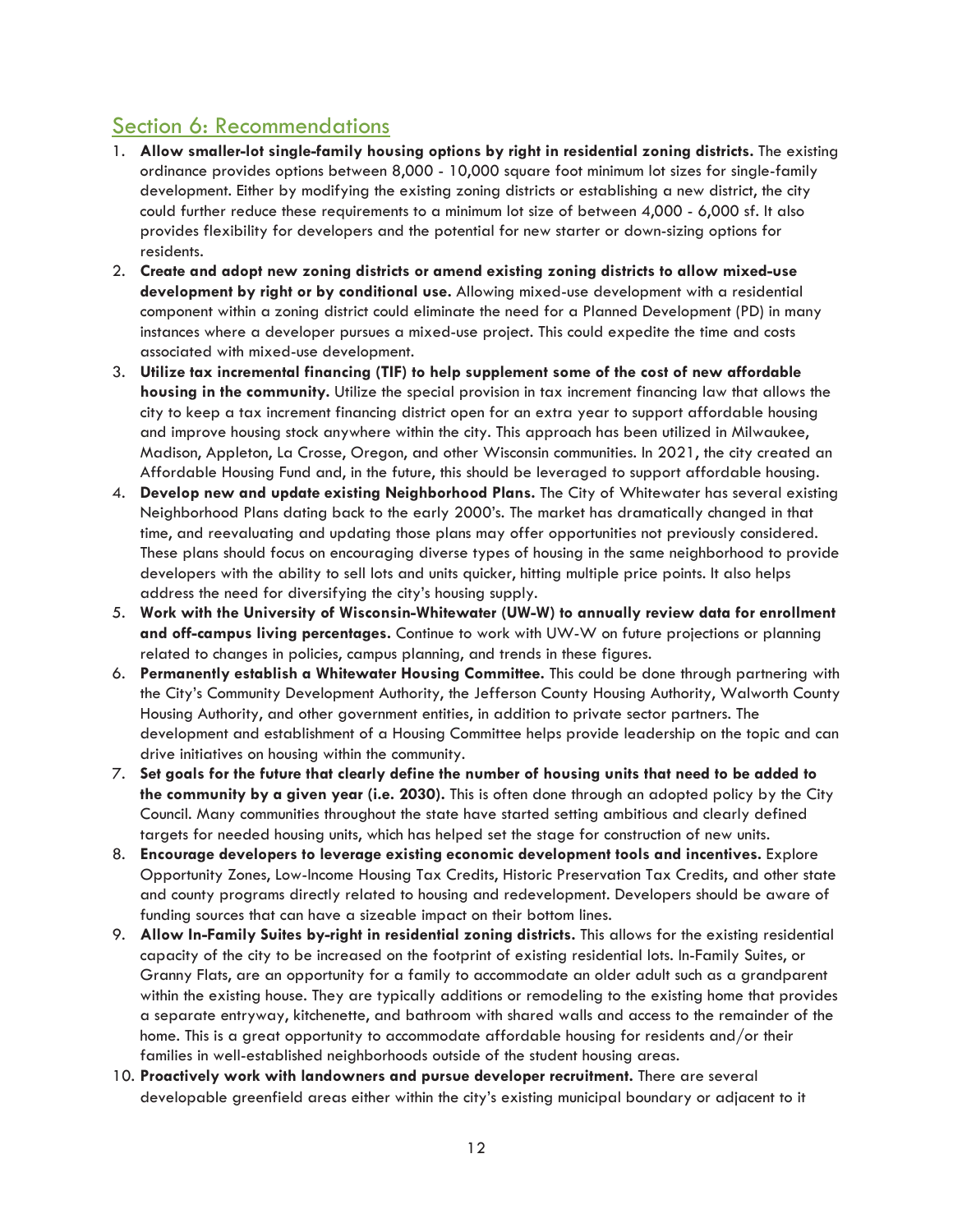where future residential development is planned. City staff and other local groups can take an increasingly proactive approach to working with the landowners in these areas to inform them of the City's housing situation and connect them to possible developers. Consistent communication with these individuals, in addition to targeted developer recruitment efforts helps facilitate connections between the two groups that could lead to actionable steps being taken toward development of new residential units in the city.

- 11. **Purchase land for new affordable residential development.** Over the past decade, both Jefferson and Walworth counties have had very few developers and home builders working in the area. This is a result of multiple factors, including the Great Recession causing many to go out of business, the state's largest developers focusing on metropolitan areas where land values are higher, and local home builders that remain in the area focusing on luxury single-family homes because the return on investment is much higher. This has led to very few new housing units and subdivisions being constructed in Whitewater since 2008. As a result, it may be necessary for the public sector to step in to jump start residential development again. This can be accomplished through the city or other government entities purchasing developable land, making site improvements, connecting the area to infrastructure, and selling the individual new residential lots or the whole new subdivision. However, with this approach there is inherent risk due to unpredictable market fluctuations that could occur at any given time, but it is one alternative to waiting for private developers to immerge.
- 12. **Leverage upcoming COVID-19 stimulus funding to prepare infrastructure for future residential development.** Over the past year, substantial federal government stimulus packages aimed at providing funds to state, regional, county, and local governments have been passed, and more are likely to pass in the coming years. Like the stimulus money that followed the Great Recession in 2009- 2010, government entities that have prepared, pre-identified, and shovel-ready projects will be able to seek those funds most effectively. If the city takes a proactive approach in identifying possible infrastructure projects, there will be opportunities over the next year to seek funds for them. These projects could be new roads or bridges, needed stormwater infrastructure, utility upgrades, expanded capacity or extensions, and more. By leveraging and capitalizing on the upcoming stimulus funding, the city can complete needed infrastructure projects that help facilitate and accelerate redevelopment, infill, or new residential development.
- 13. **Take a proactive approach to evaluating existing infrastructure.** In order to accommodate additional housing units, the City must understand its existing infrastructure constraints and opportunities. In doing so, Whitewater can develop a plan to accommodate future development, instead of reacting to new development as it comes.
- 14. **Educate first time home buyers and residents of the opportunities available.** This can be done by producing educational materials or holding periodic outreach and educational events that provide guidance and increase awareness of publicly available programs. These materials or events can be designed to aid homeowners and home buyers.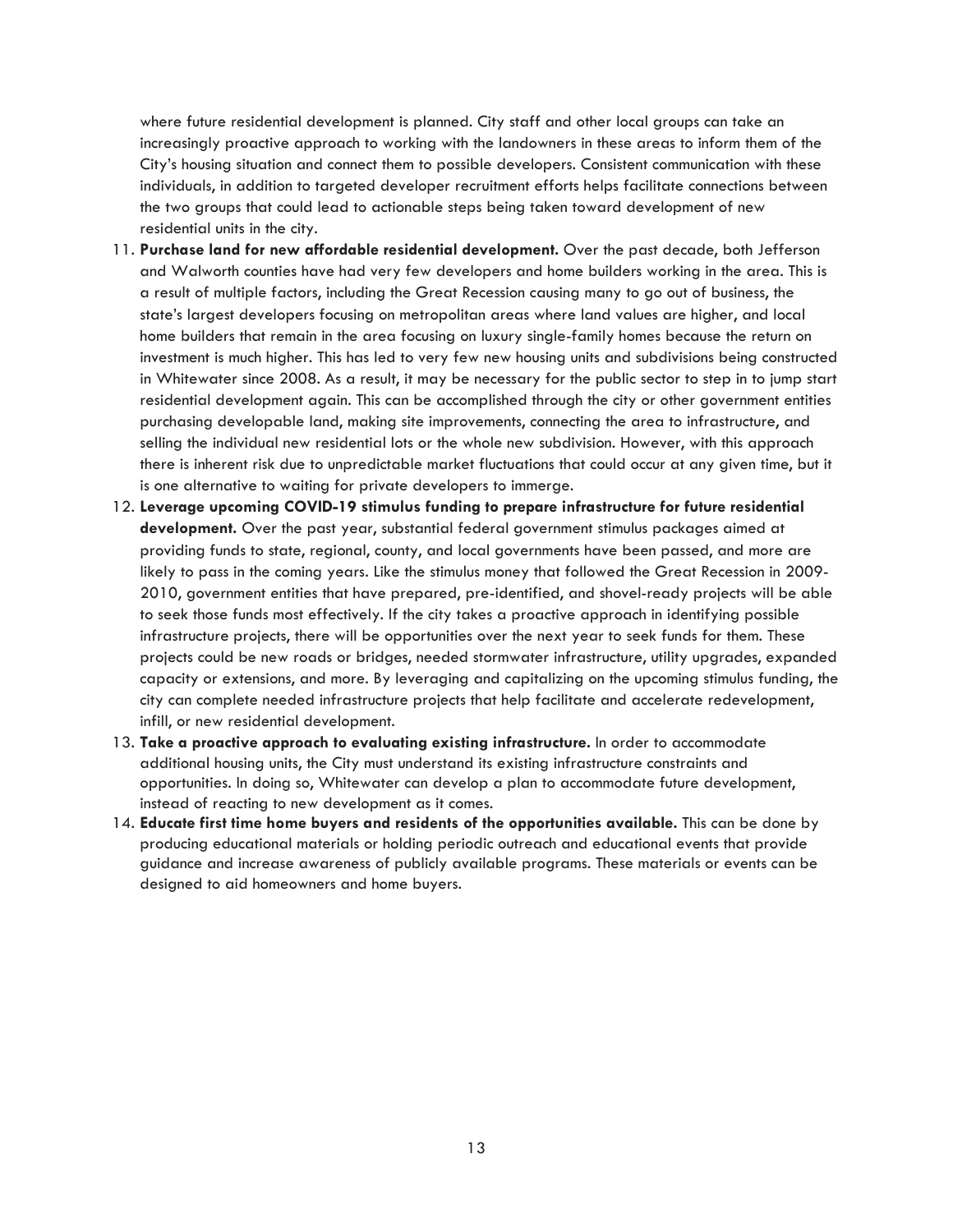# Section 7: Action Plan

This report identifies housing issues and opportunities in the City of Whitewater. It articulates a need for additional housing units to serve the future population, and highlights the types and price points of housing needed. The city is not on track to meet those needs, but steps can be taken to address the matter and the city's housing challenges.

| Task                                                                                | <b>Timing</b> |
|-------------------------------------------------------------------------------------|---------------|
| Annually monitor UW-W enrollment and policy changes related to housing              | Ongoing       |
| Adopt zoning changes:                                                               | 2022          |
| Small-lot, single-family districts                                                  |               |
| Mixed-use districts                                                                 |               |
| In-Family Suites land uses permitted by right                                       |               |
| Produce summary incentive materials and provide them to prospective developers      | 2022          |
| Set goals for future housing units needed                                           | 2022          |
| <b>Update Neighborhood Plans</b>                                                    | 2022          |
| Develop new Neighborhood Plans                                                      | 2022          |
| Create a developer recruitment strategy and continuously update/monitor community   | 2022          |
| housing data (Housing Affordability and Fee Report)                                 |               |
| Establish a plan for how the Affordable Housing Fund will be utilized, including a  | 2022          |
| revolving loan fund component for home renovation                                   |               |
| Permanently establish a Housing Committee to lead the implementation of this action | 2022          |
| plan                                                                                |               |
| Leverage available stimulus money and pursue future grant opportunities             | 2022          |
| Explore opportunities for the city to purchase and/or develop its own residential   | 2023          |
| subdivision based on Neighborhood Plans                                             |               |
| Conduct a utility capacity analysis and evaluate infrastructure needed to serve new | 2023          |
| neighborhoods                                                                       |               |
| Develop first-time home buyer education events                                      | 2023          |

|  | Figure 1.8 Action Plan |  |
|--|------------------------|--|
|  |                        |  |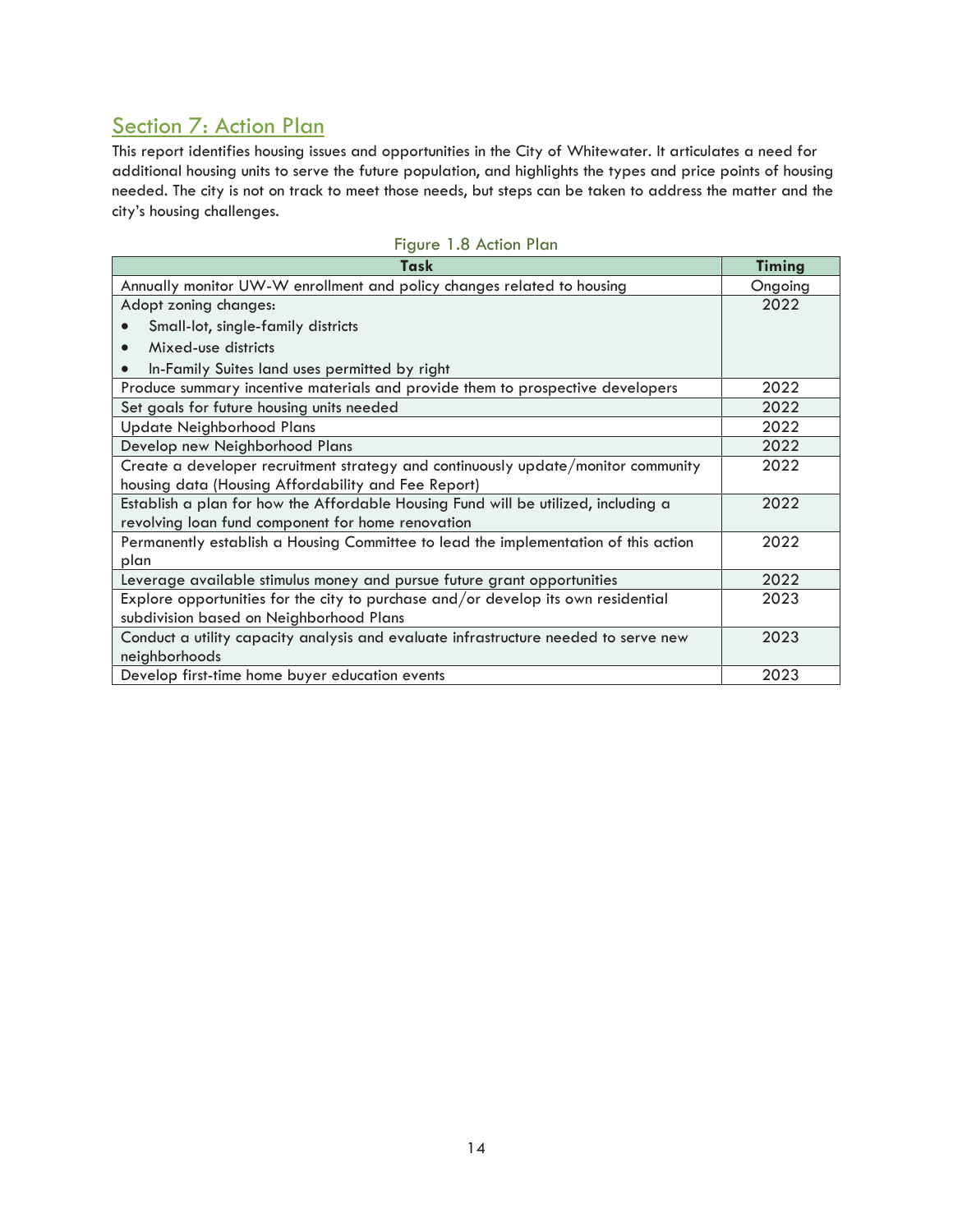# Appendix



Figure A.1 Population Change (1990-2020)

*Source: U.S. Census Bureau, 1990-2020 Census.* 

According to the Wisconsin Department of Administration, the City of Whitewater's population in 2021 was 14,133. The population decreased by 902 people between 2020 and 2021. Based on several of the data points below and insight from local stakeholders, it can be reasonably inferred that this population change is directly linked to the University of Wisconsin-Whitewater and not the city's permanent population. This assumption is based on housing demand increasing in 2020-21, while UW-W enrollment decreased, dorm population decreased, the number of commuters and people living off-campus increased, and more classes than ever before were held virtually in 2020.

| Projection                                | 2010   | 2020   | 2025   | 2030   | 2035   | 2040   | <b>Percent</b><br><b>Change</b><br>2020-<br>2040 | Total<br><b>Change</b><br>2020-<br>2040 |
|-------------------------------------------|--------|--------|--------|--------|--------|--------|--------------------------------------------------|-----------------------------------------|
| <b>WisDOA Projections</b>                 | 14,390 | 14,889 | 17,480 | 18,505 | 18,985 | 19,250 | 29%                                              | 4,361                                   |
| Linear Growth<br>1990-2020 (1)            | 14,390 | 14,889 | 15,265 | 15,640 | 16,016 | 16,391 | 10%                                              | 1,502                                   |
| Linear Growth<br>2000-2020 (1)            | 14,390 | 14,889 | 15,252 | 15,615 | 15,978 | 16,341 | 10%                                              | 1,452                                   |
| Linear Growth<br>2010-2020 (1)            | 14,390 | 14,889 | 15,139 | 15,388 | 15,638 | 15,887 | 7%                                               | 998                                     |
| <b>Compounded Growth</b><br>1990-2020 (2) | 14,390 | 14,889 | 15,337 | 15,798 | 16,273 | 16,762 | 13%                                              | 1,873                                   |
| <b>Compounded Growth</b><br>2000-2020 (2) | 14,390 | 14,889 | 15,296 | 15,713 | 16,142 | 16,583 | 11%                                              | 1,694                                   |
| <b>Compounded Growth</b><br>2010-2020 (2) | 14,390 | 14,889 | 15,149 | 15,413 | 15,683 | 15,956 | 7%                                               | 1,067                                   |

|  |  | <b>Figure A.2 Population Projections</b> |
|--|--|------------------------------------------|
|--|--|------------------------------------------|

*Source: U.S. Census Bureau, 1990-2020 Census.* 

*1. Extrapolated based on the average annual population change over the given years.* 

*2. Extrapolated based on the average annual percent change over the given years.*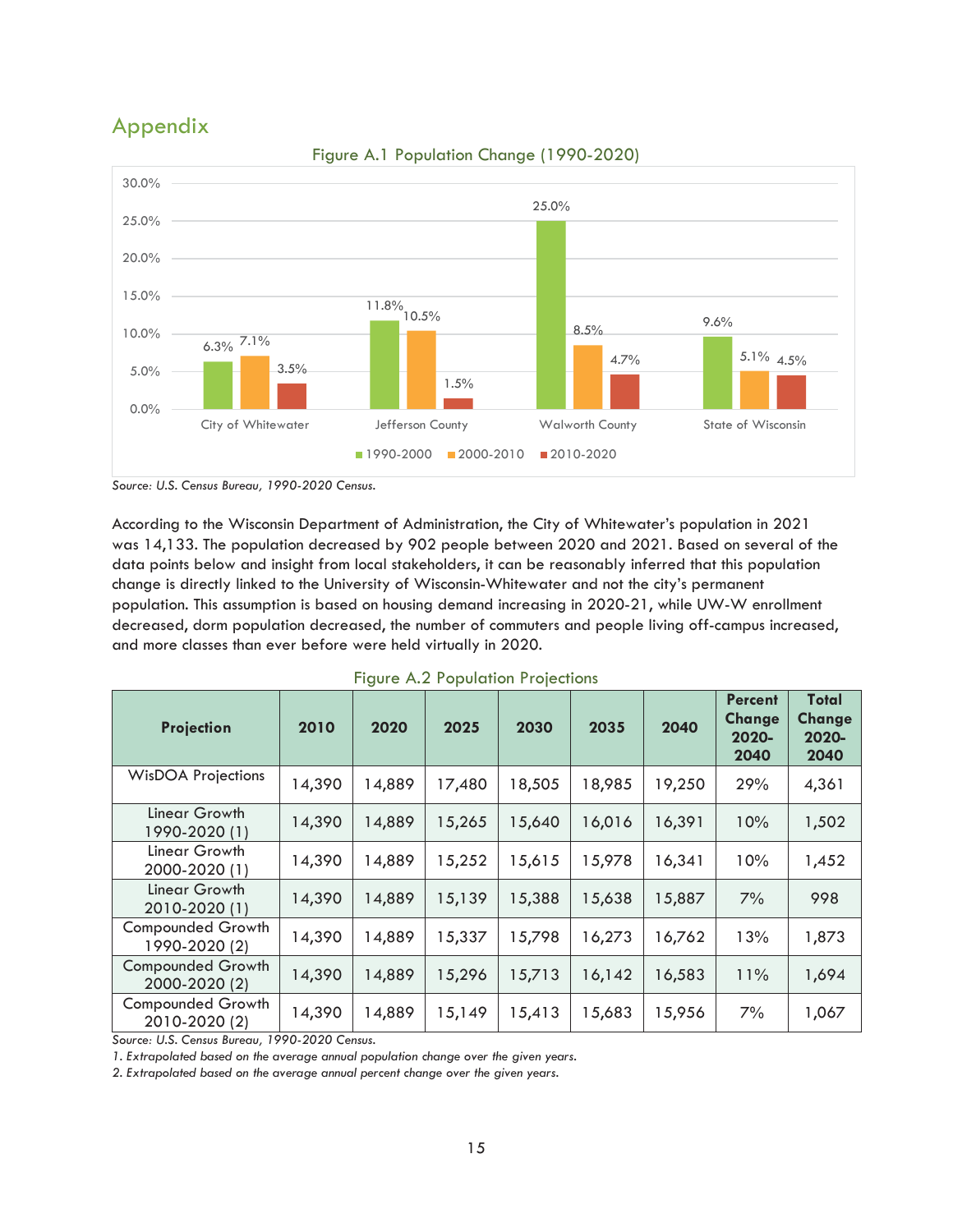

# Figure A.3 Population Pyramid

*\*Source: U.S. Census Bureau, 2015-2019 American Community Survey 5-Year Estimates. Source: U.S. Census Bureau, 2010 Census.* 

Figure A.4 Non-Student Population

|                   | $\tilde{\phantom{a}}$ |       |
|-------------------|-----------------------|-------|
| Age               | 2000                  | 2019* |
| Under 18          | 1,612                 | 1,472 |
| 25 to 34 years    | 1,199                 | 1,095 |
| 35 to 44 years    | 946                   | 726   |
| 45 to 54 years    | 762                   | 780   |
| 55 to 59 years    | 233                   | 397   |
| 60 to 64 years    | 250                   | 430   |
| 65 to 74 years    | 506                   | 483   |
| 85 years and over | 447                   | 443   |
| Total             | 6,237                 | 6,157 |

*\*Source: U.S. Census Bureau, 2015-2019 American Community Survey 5-Year Estimates. Source: U.S. Census Bureau, 2000 Census.* 

#### Figure A.5 Total Housing Units

|                                                     | 1000<br>77 V | 2000                     | 001C<br>20 I U | *חרחר       |
|-----------------------------------------------------|--------------|--------------------------|----------------|-------------|
| $M/$ hitay<br><b>∽.</b><br>vater<br>uty of<br>nıtew | ∍ ∩ ∂ ،      | $\overline{\phantom{a}}$ | $\sim$ $\sim$  | $\sim$<br>ີ |

*\*Source: U.S. Census Bureau, 2015-2019 American Community Survey 5-Year Estimates plus the additional 118 housing units built in the City since 2010 (per the City of Whitewater)* 

*Source: U.S. Census Bureau, 1990, 2000, 2010 Census.*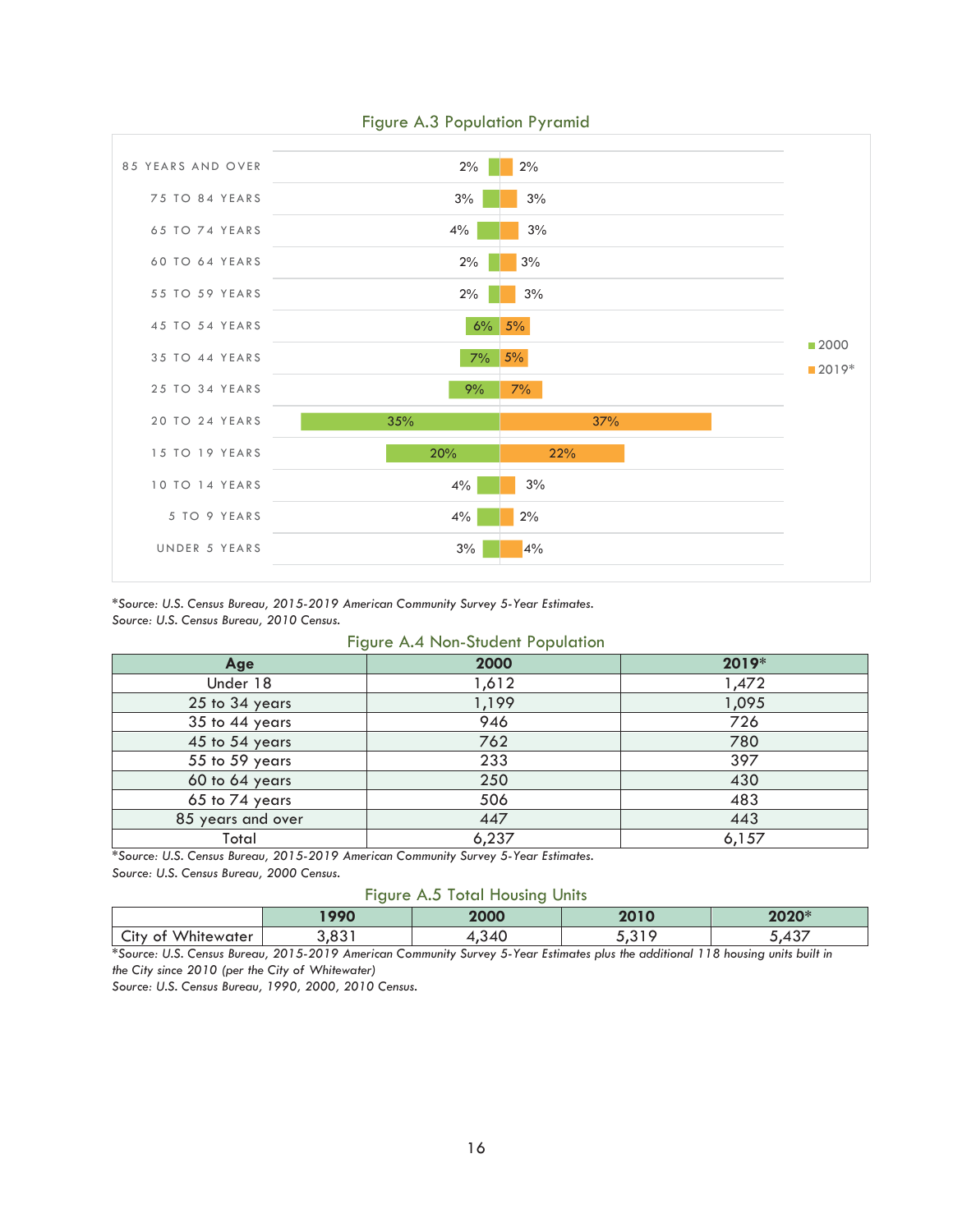

# Figure A.6 Average Household Size

*\*Source: U.S. Census Bureau, 2015-2019 American Community Survey 5-Year Estimates. Source: U.S. Census Bureau, 2000 and 2010 Census.* 

#### Figure A.7 Housing Tenure

| <b>Move In Year</b> | <b>Percentage Occupied</b><br><b>Units</b> | <b>Percentage Owner-</b><br><b>Occupied Units</b> |       |
|---------------------|--------------------------------------------|---------------------------------------------------|-------|
| 2017 or later       | 26%                                        | 6%                                                | 35%   |
| 2015-2016           | 24%                                        | 13%                                               | 29%   |
| 2010-2014           | 25%                                        | 16%                                               | 29%   |
| 2000-2009           | 14%                                        | 34%                                               | 5%    |
| 1990-1999           | 4%                                         | 12%                                               | $1\%$ |
| 1989 or earlier     | 6%                                         | 18%                                               | $1\%$ |

*Source: U.S. Census Bureau, 2015-2019 American Community Survey 5-Year Estimates.* 

# Figure A.8 Head of Householder Age

| Age         | <b>Percent Occupied Units</b> | <b>Percentage Owner-</b><br><b>Occupied Units</b> | <b>Percentage Renter-</b><br><b>Occupied Units</b> |
|-------------|-------------------------------|---------------------------------------------------|----------------------------------------------------|
| Under 35    | 53%                           | 13%                                               | 71%                                                |
| 35 to 44    | 8%                            | 15%                                               | 5%                                                 |
| 45 to 54    | 10%                           | 18%                                               | 6%                                                 |
| 55 to 64    | 11%                           | 23%                                               | 6%                                                 |
| 65 to 74    | 7%                            | 13%                                               | 4%                                                 |
| 75 to 84    | 6%                            | 13%                                               | 3%                                                 |
| 85 and over | 5%                            | 5%                                                | 5%                                                 |

*Source: U.S. Census Bureau, 2015-2019 American Community Survey 5-Year Estimates.*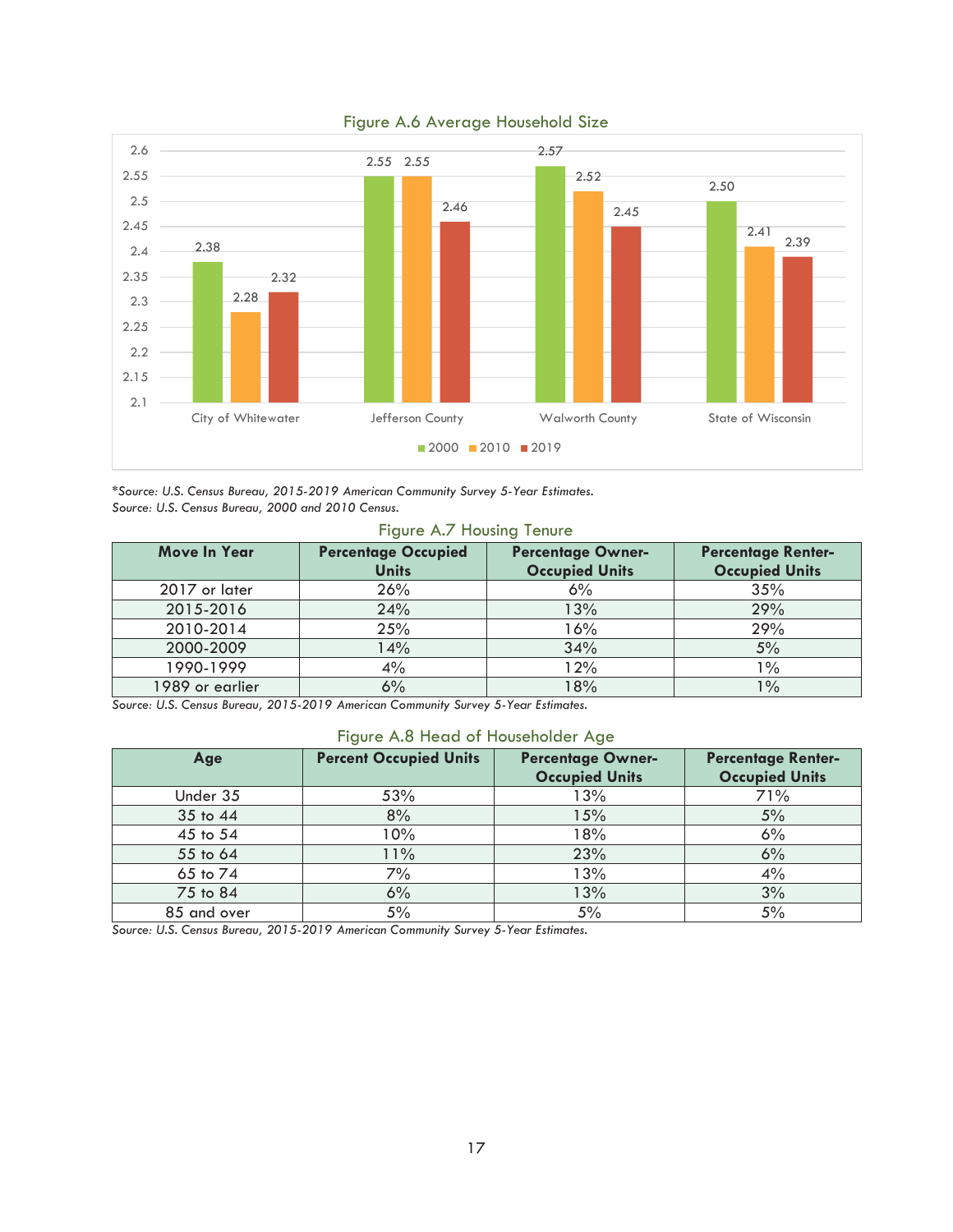# Figure A.9 Monthly Housing Costs

|                        | <b>Median Gross Rent</b> |       |       |         | <b>Median Monthly Owner-Occupied</b><br>Costs (with a mortgage) |         |  |
|------------------------|--------------------------|-------|-------|---------|-----------------------------------------------------------------|---------|--|
|                        | 2000<br>2019<br>2010     |       |       | 2000    | 2010                                                            | 2019    |  |
| City of Whitewater     | \$504                    | \$652 | \$774 | \$1,119 | \$1,311                                                         | \$1,440 |  |
| Jefferson County       | \$564                    | \$729 | \$857 | \$1,091 | \$1,527                                                         | \$1,485 |  |
| <b>Walworth County</b> | \$528                    | \$761 | \$880 | \$1,125 | \$1,554                                                         | \$1,492 |  |

*\*Source: U.S. Census Bureau, 2015-2019 American Community Survey 5-Year Estimates. Source: U.S. Census Bureau, 2000 and 2010 Census.* 

#### Figure A.10 Value and Percentage of Owner-Occupied Housing Units

|                        | <b>Median Value of Owner-Occupied</b><br><b>Units</b> |           |           |      | <b>Percent Owner-Occupied</b> |      |
|------------------------|-------------------------------------------------------|-----------|-----------|------|-------------------------------|------|
|                        | 2010<br>2000<br>2019                                  |           |           | 2000 | 2010                          | 2019 |
| City of Whitewater     | \$115,500                                             | \$169,800 | \$168,700 | 36%  | 35%                           | 31%  |
| Jefferson County       | \$123,800                                             | \$174,600 | \$190,400 | 75%  | 71%                           | 70%  |
| <b>Walworth County</b> | \$128,400                                             | \$191,400 | \$203,400 | 69%  | 68%                           | 69%  |

*\*Source: U.S. Census Bureau, 2015-2019 American Community Survey 5-Year Estimates. Source: U.S. Census Bureau, 2000 and 2010 Census.* 



# Figure A.11 Percentage of Single-Person Households

*\*Source: U.S. Census Bureau, 2015-2019 American Community Survey 5-Year Estimates. Source: U.S. Census Bureau, 2000 and 2010 Census.* 

| <b>I</b> IGUIG A.IZ IIICUIIIGS |                                |          |          |          |                          |          |  |
|--------------------------------|--------------------------------|----------|----------|----------|--------------------------|----------|--|
|                                | <b>Median Household Income</b> |          |          |          | <b>Per Capita Income</b> |          |  |
|                                | 2000                           | 2010     | 2019     | 2000     | 2010                     | 2019     |  |
| City of Whitewater             | \$31,793                       | \$30,049 | \$36,176 | \$13,965 | \$18,288                 | \$17,542 |  |
| Jefferson County               | \$46,901                       | \$54,769 | \$66,291 | \$21,236 | \$24,729                 | \$31,992 |  |
| <b>Walworth County</b>         | \$46,274                       | \$54,487 | \$63,776 | \$21,229 | \$26,769                 | \$32,302 |  |

# Figure A.12 Incomes

*\*Source: U.S. Census Bureau, 2015-2019 American Community Survey 5-Year Estimates. Source: U.S. Census Bureau, 2000 and 2010 Census.*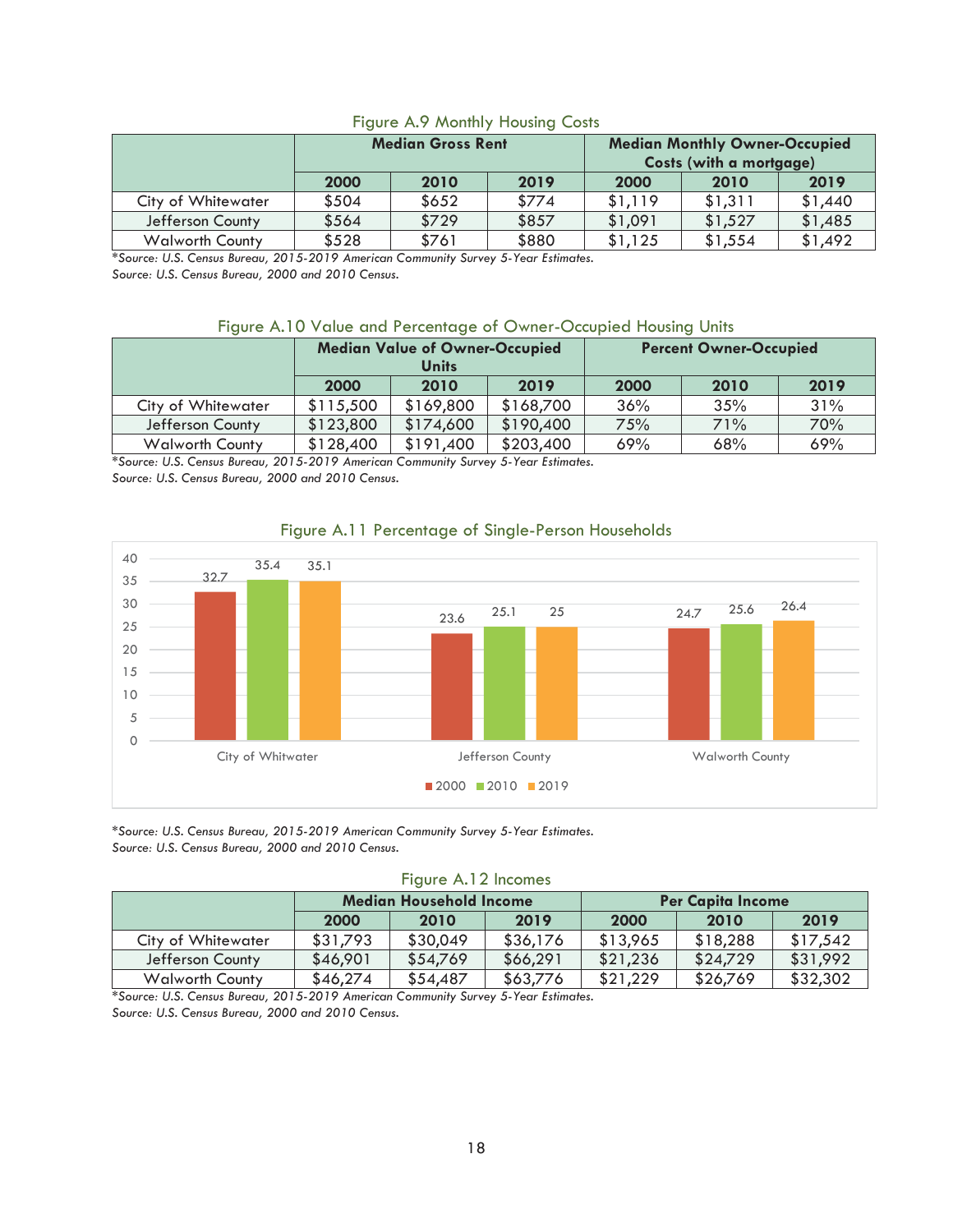| Age               | <b>Median Household Income</b> |
|-------------------|--------------------------------|
| 15 to 24 years    | \$19,847                       |
| 25 to 44 years    | \$55,075                       |
| 45 to 64 years    | \$67,902                       |
| 65 years and over | \$37,210                       |

| Figure A.13 Median Household Income by Age of Householder |  |  |  |  |  |  |  |  |  |
|-----------------------------------------------------------|--|--|--|--|--|--|--|--|--|
|-----------------------------------------------------------|--|--|--|--|--|--|--|--|--|

*Source: U.S. Census Bureau, 2015-2019 American Community Survey 5-Year Estimates.* 



Figure A.14 Cost Burdened Households

*Source: U.S. HUD 2018 CHAS data calculated using ACS 2013-17* 



Figure A.15 Age of Housing as a Percentage of Total Housing Stock

*Source: U.S. Census Bureau, 2015-2019 American Community Survey 5-Year Estimates.*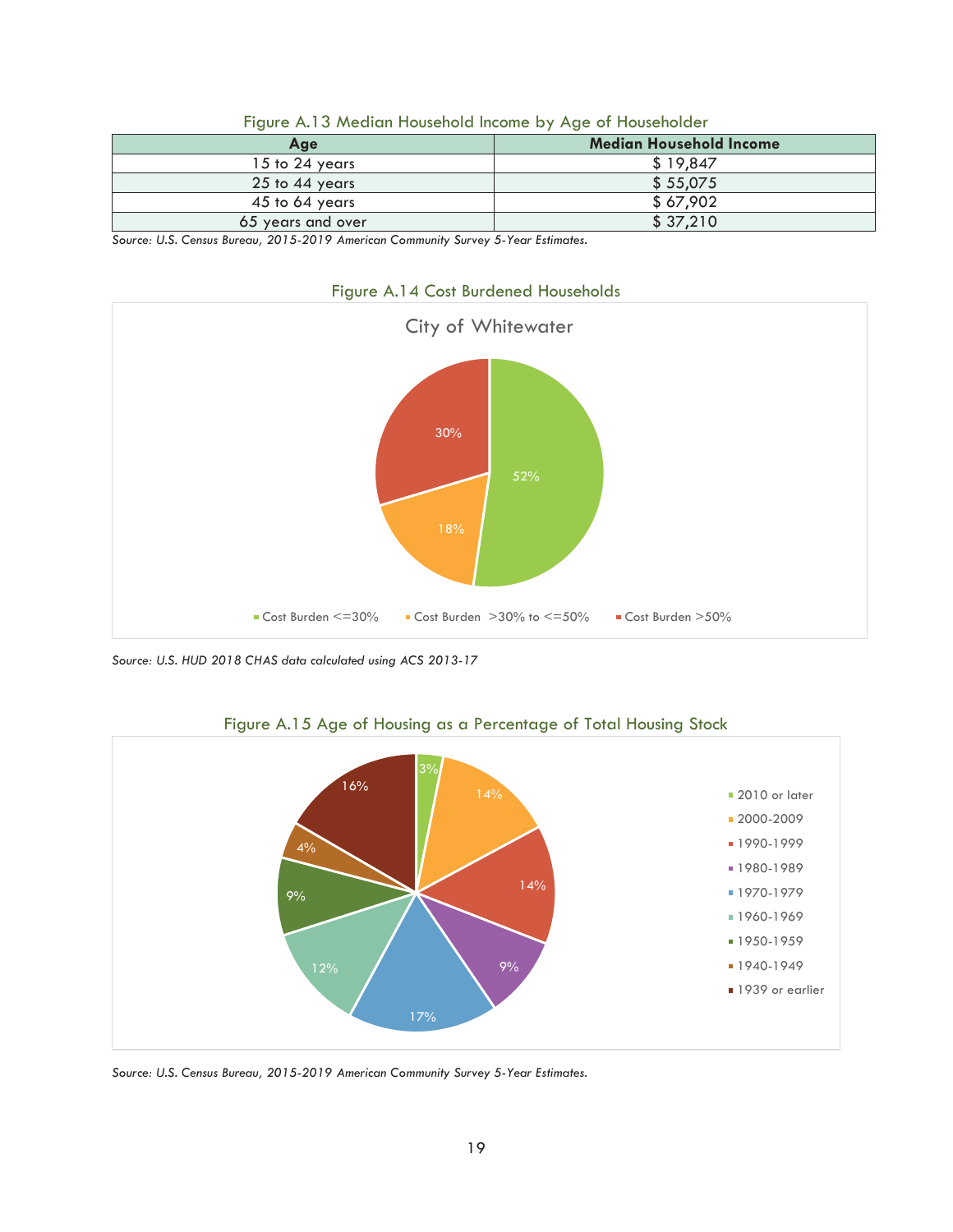| Year    | <b>Owner-Occupied Vacancy Rate</b> | <b>Renter-Occupied Vacancy Rate</b> |
|---------|------------------------------------|-------------------------------------|
| 2000    | $^{\circ}$ %                       | 2%                                  |
| 2010    | $1\frac{0}{0}$                     | 9%                                  |
| $2019*$ | $\frac{10}{6}$                     | 6%                                  |

#### Figure A.16 Housing Unit Vacancy Rates

*\*Source: U.S. Census Bureau, 2015-2019 American Community Survey 5-Year Estimates. Source: U.S. Census Bureau, 2000 and 2010 Census.* 

# Figure A.17 Median List Price and Median Sold Price for Homes in Whitewater (July 2018-July 2021)



*Source: Realtor.com* 





*Source: Realtor.com*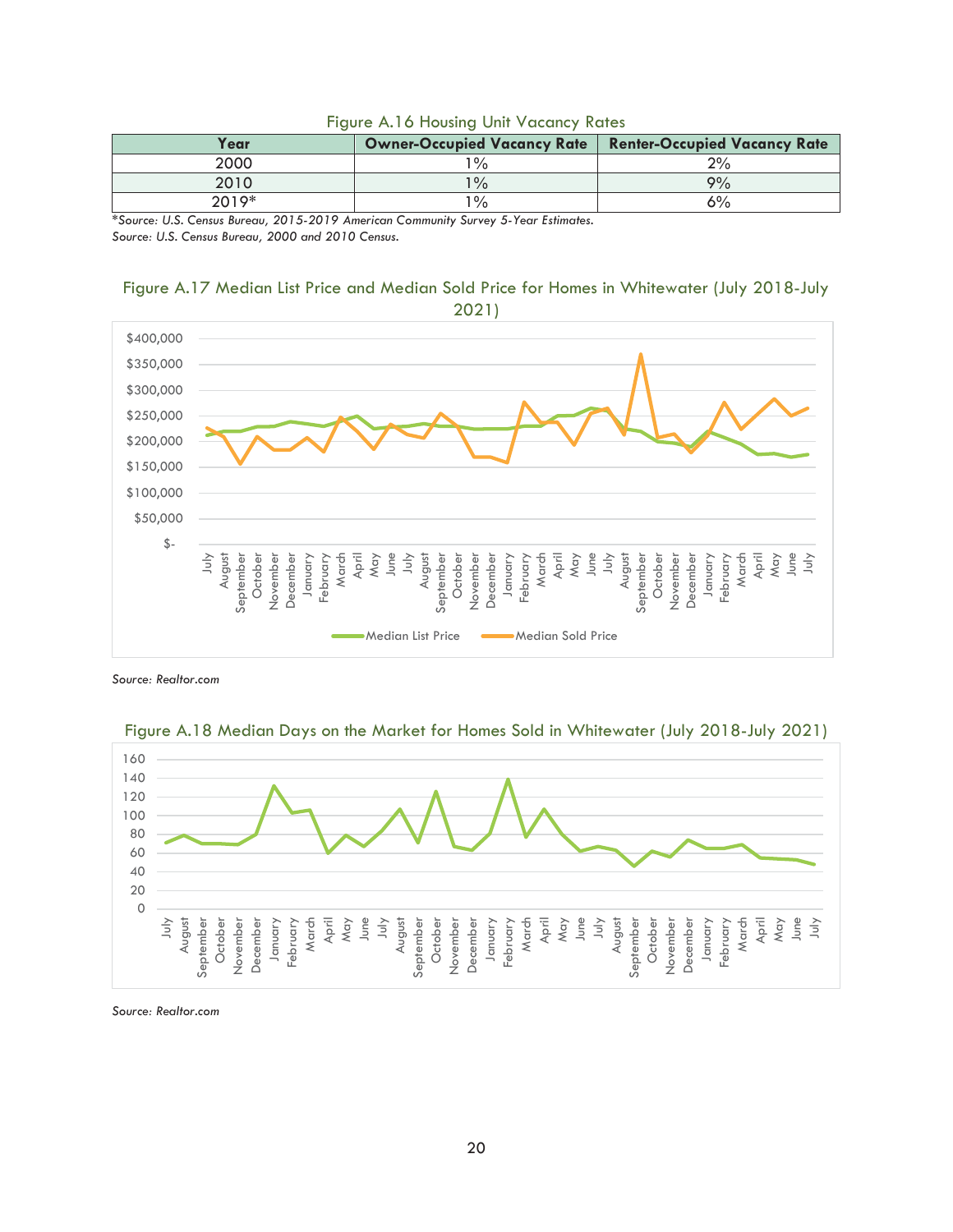| Year | <b>New Freshman</b><br><b>Enrolled</b> | <b>Total Fall Enrollment</b><br>(only degree seeking<br>students) | <b>Dorm Population*</b> |
|------|----------------------------------------|-------------------------------------------------------------------|-------------------------|
| 2011 | 2,006                                  | 11,276                                                            |                         |
| 2012 | 2,168                                  | 11,608                                                            |                         |
| 2013 | 2,108                                  | 11,494                                                            |                         |
| 2014 | 2,151                                  | 11,604                                                            |                         |
| 2015 | 2,189                                  | 11,670                                                            |                         |
| 2016 | 2,220                                  | 11,945                                                            |                         |
| 2017 | 2,014                                  | 11,726                                                            | 3,439                   |
| 2018 | 1,843                                  | 11,454                                                            | 3,616                   |
| 2019 | 1,812                                  | 10,961                                                            | 3,644                   |
| 2020 | 1,763                                  | 10,677                                                            | 3,780                   |

#### Figure A.19 University of Wisconsin-Whitewater Enrollment and Dorm Population (2011-2020)

*Source: UW-W, 2021 and data only available from WisDOA for 2017-2020\** 

#### Figure A.20 UW-W Degree-Seeking Undergraduates Living On and Off Campus (2019-2020)

|                                                                    | 2019  | 2020 |
|--------------------------------------------------------------------|-------|------|
| Percent who live in college-owned, operated, or affiliated housing | $1\%$ | 34%  |
| Percent who live off campus or commute                             | 59%   | 66%  |

*Source: UW-W, 2021* 

#### Figure A.21 Whitewater School District Enrollment Trends

| $\tilde{\phantom{a}}$<br><b>School Year</b> | <b>Total Students Enrolled</b> |
|---------------------------------------------|--------------------------------|
| 2010-2011                                   | 2,022                          |
| 2011-2012                                   | 2,036                          |
| 2012-2013                                   | 1,948                          |
| 2013-2014                                   | 1,943                          |
| 2014-2015                                   | 1,962                          |
| 2015-2016                                   | 1,940                          |
| 2016-2017                                   | 1,992                          |
| 2017-2018                                   | 1,927                          |
| 2018-2019                                   | 1,940                          |
| 2019-2020                                   | 1,997                          |
| 2020-2021                                   | 1,843                          |

*Source: Wisconsin Department of Instruction, 2021* 

# Figure A.22 Whitewater Commuting Patterns

|                                               | <b>2018 Percentage</b> |
|-----------------------------------------------|------------------------|
| Employed in Whitewater but live elsewhere     | 80%                    |
| Live in Whitewater and work elsewhere         | 77%                    |
| Employed in Whitewater and live in Whitewater | 23%                    |

*Source: U.S. Census Bureau, 2015-2019 American Community Survey 5-Year Estimates.*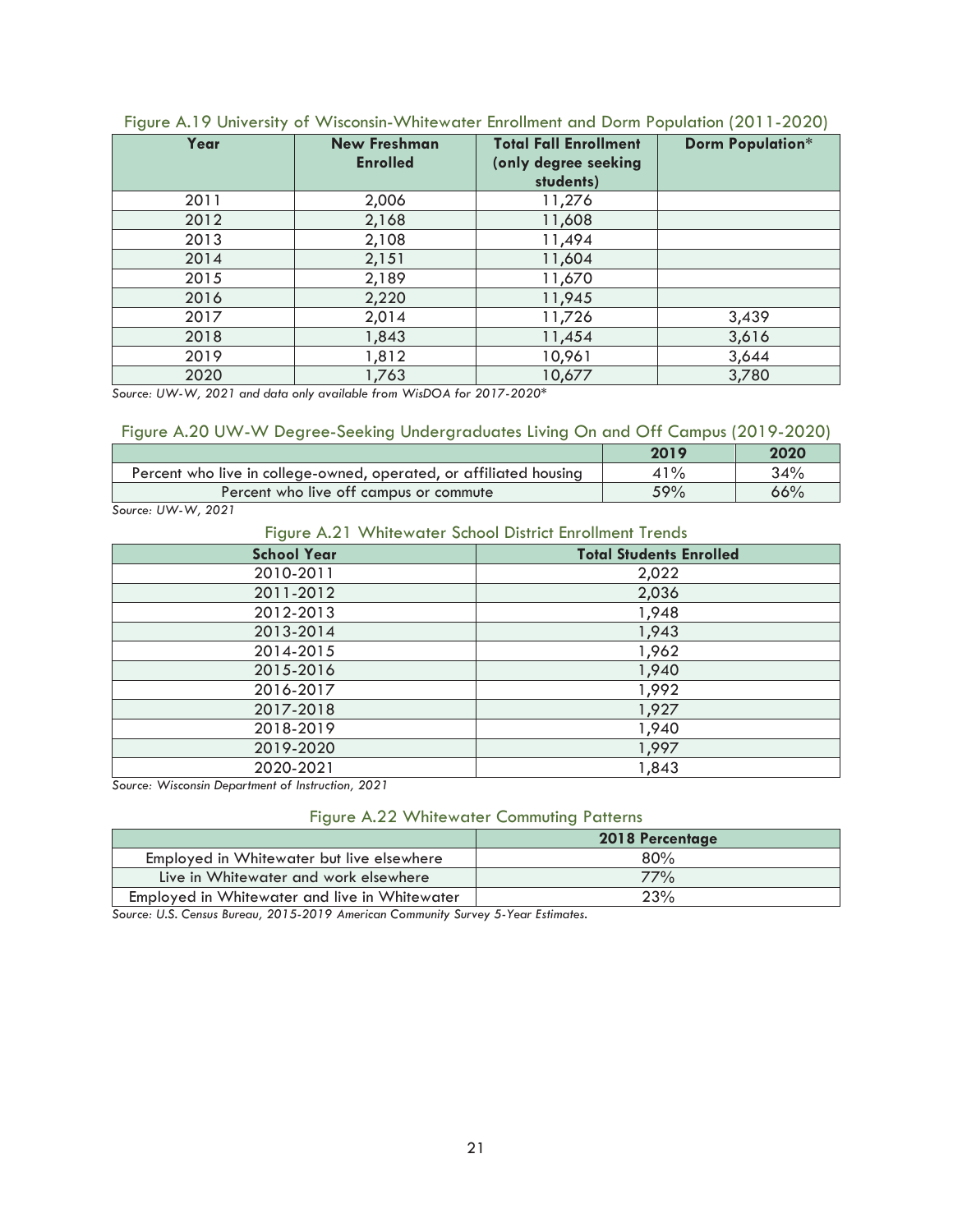| <b>Cost of Owner-</b><br><b>Occupied Housing Units</b> | <b>Number of Owner-</b><br><b>Occupied Housing</b><br><b>Units In that Price</b><br>Range | <b>Cost of Monthly</b><br>Rent | <b>Number of Occupied</b><br><b>Housing Units Paying Rent</b><br><b>In That Price Range</b> |
|--------------------------------------------------------|-------------------------------------------------------------------------------------------|--------------------------------|---------------------------------------------------------------------------------------------|
| Less than \$50,000                                     | 55                                                                                        | Less than \$500                | 525                                                                                         |
| \$50,000 to \$99,999                                   | 81                                                                                        | \$500 to \$999                 | 1,734                                                                                       |
| \$100,000 to \$149,999                                 | 392                                                                                       | \$1,000 to \$1,499             | 576                                                                                         |
| \$150,000 to \$199,999                                 | 486                                                                                       | \$1,500 to \$1,999             | 195                                                                                         |
| \$200,000 to \$299,999                                 | 277                                                                                       | \$2,000 to \$2,499             | 53                                                                                          |
| \$300,000 to \$499,999                                 | 128                                                                                       | \$2,500 to \$2,999             | 53                                                                                          |
| \$500,000 or more                                      | 43                                                                                        | \$3,000 or more                |                                                                                             |

# Figure A.23 Housing Units by Price

*Source: U.S. Census Bureau, 2015-2019 American Community Survey 5-Year Estimates.*

# Figure A.24 Affordable Housing Price Points in Walworth County

| <b>Walworth County</b>            |           |                                                                                                                                                                                                                                                                                         |                              |           |  |  |  |  |
|-----------------------------------|-----------|-----------------------------------------------------------------------------------------------------------------------------------------------------------------------------------------------------------------------------------------------------------------------------------------|------------------------------|-----------|--|--|--|--|
| <b>Median Family Income</b>       |           |                                                                                                                                                                                                                                                                                         | \$78,700                     |           |  |  |  |  |
| Median Affordable Home Price      |           |                                                                                                                                                                                                                                                                                         | \$236,100                    |           |  |  |  |  |
|                                   |           |                                                                                                                                                                                                                                                                                         | <b>Persons Per Household</b> |           |  |  |  |  |
| <b>Incomes</b>                    |           |                                                                                                                                                                                                                                                                                         |                              |           |  |  |  |  |
| Low income (80% of AMI)           | \$44,100  | \$50,400                                                                                                                                                                                                                                                                                | \$56,700                     | \$62,950  |  |  |  |  |
| Very low income (50% of AMI)      | \$27,550  | \$31,500                                                                                                                                                                                                                                                                                | \$35,450                     | \$39,350  |  |  |  |  |
| Extremely low income (30% of AMI) | \$16,550  | \$18,900                                                                                                                                                                                                                                                                                | \$21,960                     | \$26,500  |  |  |  |  |
| <b>Affordable Home Prices</b>     |           |                                                                                                                                                                                                                                                                                         |                              |           |  |  |  |  |
| Low income (80% of AMI)           | \$132,300 | \$151,200                                                                                                                                                                                                                                                                               | \$170,100                    | \$188,850 |  |  |  |  |
| Very low income (50% of AMI)      | \$82,650  | \$94,500                                                                                                                                                                                                                                                                                | \$106,350                    | \$118,050 |  |  |  |  |
| Extremely low income (30% of AMI) | \$49,650  | \$56,700                                                                                                                                                                                                                                                                                | \$65,880                     | \$79,500  |  |  |  |  |
|                                   |           | $\mathcal{C}_{\text{c}}$ and $\mathcal{C}_{\text{c}}$ in $\mathcal{C}_{\text{c}}$ and $\mathcal{C}_{\text{c}}$ is the set of the set of $\mathcal{C}_{\text{c}}$ is the set of $\mathcal{C}_{\text{c}}$ is the set of $\mathcal{C}_{\text{c}}$ is the set of $\mathcal{C}_{\text{c}}$ . |                              |           |  |  |  |  |

*Source: U.S. HUD, 2021. Affordable home prices use an annual income multiplier of 3 (best practice debt to income ratio).* 

#### Figure A.25 Affordable Housing Price Points in Jefferson County

| <b>Jefferson County</b>           |           |           |                              |                  |  |  |
|-----------------------------------|-----------|-----------|------------------------------|------------------|--|--|
| <b>Median Family Income</b>       |           |           | \$78,800                     |                  |  |  |
| Median Affordable Home Price      |           |           | \$236,400                    |                  |  |  |
|                                   |           |           | <b>Persons Per Household</b> |                  |  |  |
| <b>Incomes</b>                    |           |           |                              | $\boldsymbol{4}$ |  |  |
| Low income (80% of AMI)           | \$44,150  | \$50,450  | \$56,750                     | \$63,050         |  |  |
| Very low income (50% of AMI)      | \$27,600  | \$31,550  | \$35,500                     | \$39,400         |  |  |
| Extremely low income (30% of AMI) | \$16,600  | \$18,950  | \$21,960                     | \$26,500         |  |  |
| <b>Affordable Home Prices</b>     |           |           |                              |                  |  |  |
| Low income (80% of AMI)           | \$132,450 | \$151,350 | \$170,250                    | \$189,150        |  |  |
| Very low income (50% of AMI)      | \$82,800  | \$94,650  | \$106,500                    | \$118,200        |  |  |
| Extremely low income (30% of AMI) | \$49,800  | \$56,850  | \$65,880                     | \$79,500         |  |  |

*Source: U.S. HUD, 2021. Affordable home prices use an annual income multiplier of 3 (best practice debt to income ratio).*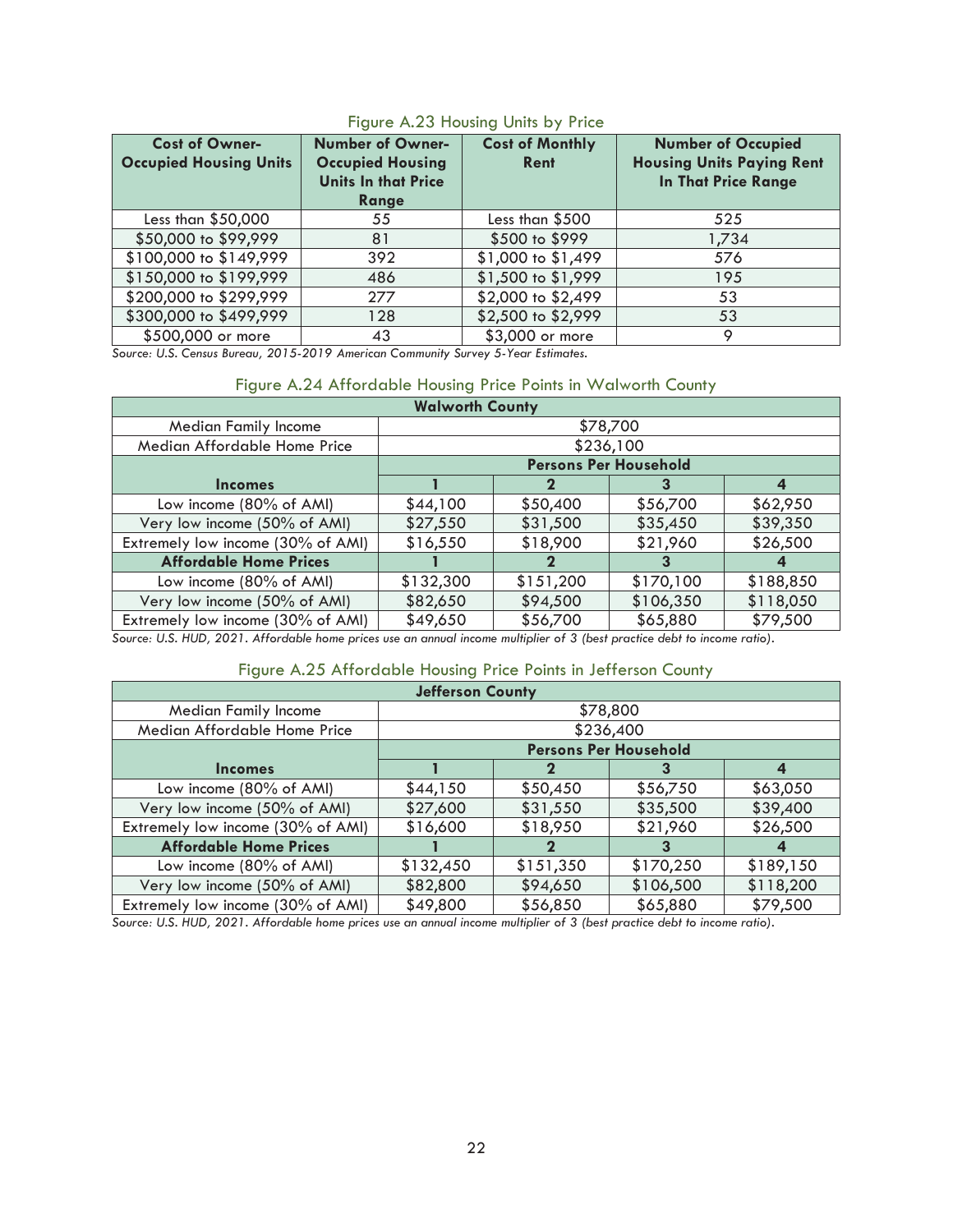| <b>Unit Type</b> | . .<br><b>Total Units</b> |
|------------------|---------------------------|
| I-unit, detached | 1,881                     |
| 1-unit, attached | 389                       |
| 2 units          | 475                       |
| 3 or 4 units     | 326                       |
| 5 to 9 units     | 544                       |
| 10 to 19 units   | 510                       |
| 20 or more units | 1,098                     |
| Mobile Home      | 74                        |

Figure A.26 Housing Units Per Structure Type (2019)

*Source: U.S. Census Bureau, 2015-2019 American Community Survey 5-Year Estimates.* 

|  |  |  |  |  | Figure A.27 Residential Unit Sales in Whitewater |
|--|--|--|--|--|--------------------------------------------------|
|--|--|--|--|--|--------------------------------------------------|

| <b>Sold Period</b>                                                                                                                                                                                                                                                                                                                                          | # of<br><b>Sales</b>                | Average<br><b>Sold Price</b> | List/Sale<br><b>Price</b><br>Ratio | <b>Average</b><br><b>Cumulative</b><br>Days on<br><b>Market</b> | <b>Class</b><br>A | <b>Class</b><br>В | <b>Class</b><br>C |
|-------------------------------------------------------------------------------------------------------------------------------------------------------------------------------------------------------------------------------------------------------------------------------------------------------------------------------------------------------------|-------------------------------------|------------------------------|------------------------------------|-----------------------------------------------------------------|-------------------|-------------------|-------------------|
| <b>Residential Single-Family Sales</b>                                                                                                                                                                                                                                                                                                                      |                                     |                              |                                    |                                                                 |                   |                   |                   |
| August 2020-August 2021                                                                                                                                                                                                                                                                                                                                     | 113                                 | \$208,938                    | 0.99                               | 41                                                              | 14                | 78                | 21                |
| August 2019-July 2020                                                                                                                                                                                                                                                                                                                                       | 74                                  | \$202,783                    | 0.96                               | 58                                                              | 7                 | 57                | 10                |
| August 2018-July 2019                                                                                                                                                                                                                                                                                                                                       | 76                                  | \$188,868                    | 0.97                               | 56                                                              | 4                 | 61                | 11                |
| <b>Residential Condo Sales</b>                                                                                                                                                                                                                                                                                                                              |                                     |                              |                                    |                                                                 |                   |                   |                   |
| August 2020-August 2021                                                                                                                                                                                                                                                                                                                                     | 16                                  | \$213,985                    |                                    | 18                                                              | 5                 | 11                | $\Omega$          |
| August 2019-July 2020                                                                                                                                                                                                                                                                                                                                       | 19                                  | \$171,132                    | 0.98                               | 34                                                              | $\overline{2}$    | 10                | $\overline{7}$    |
| August 2018-July 2019<br>$\mathbf{y}$ $\mathbf{y}$ $\mathbf{y}$ $\mathbf{y}$ $\mathbf{y}$ $\mathbf{y}$ $\mathbf{y}$ $\mathbf{y}$ $\mathbf{y}$ $\mathbf{y}$ $\mathbf{y}$ $\mathbf{y}$ $\mathbf{y}$ $\mathbf{y}$ $\mathbf{y}$ $\mathbf{y}$ $\mathbf{y}$ $\mathbf{y}$ $\mathbf{y}$ $\mathbf{y}$ $\mathbf{y}$ $\mathbf{y}$ $\mathbf{y}$ $\mathbf{y}$ $\mathbf{$ | 14<br>$\mathbf{r}$ . $\mathbf{r}$ . | \$176,936                    | 0.99                               | 26                                                              | 0                 | 13                |                   |

*Source: NextHome, MLS data for City of Whitewater* 





Dodge and Jefferson Counties

*Source: Wisconsin Department of Revenue. Graphic from SEH*